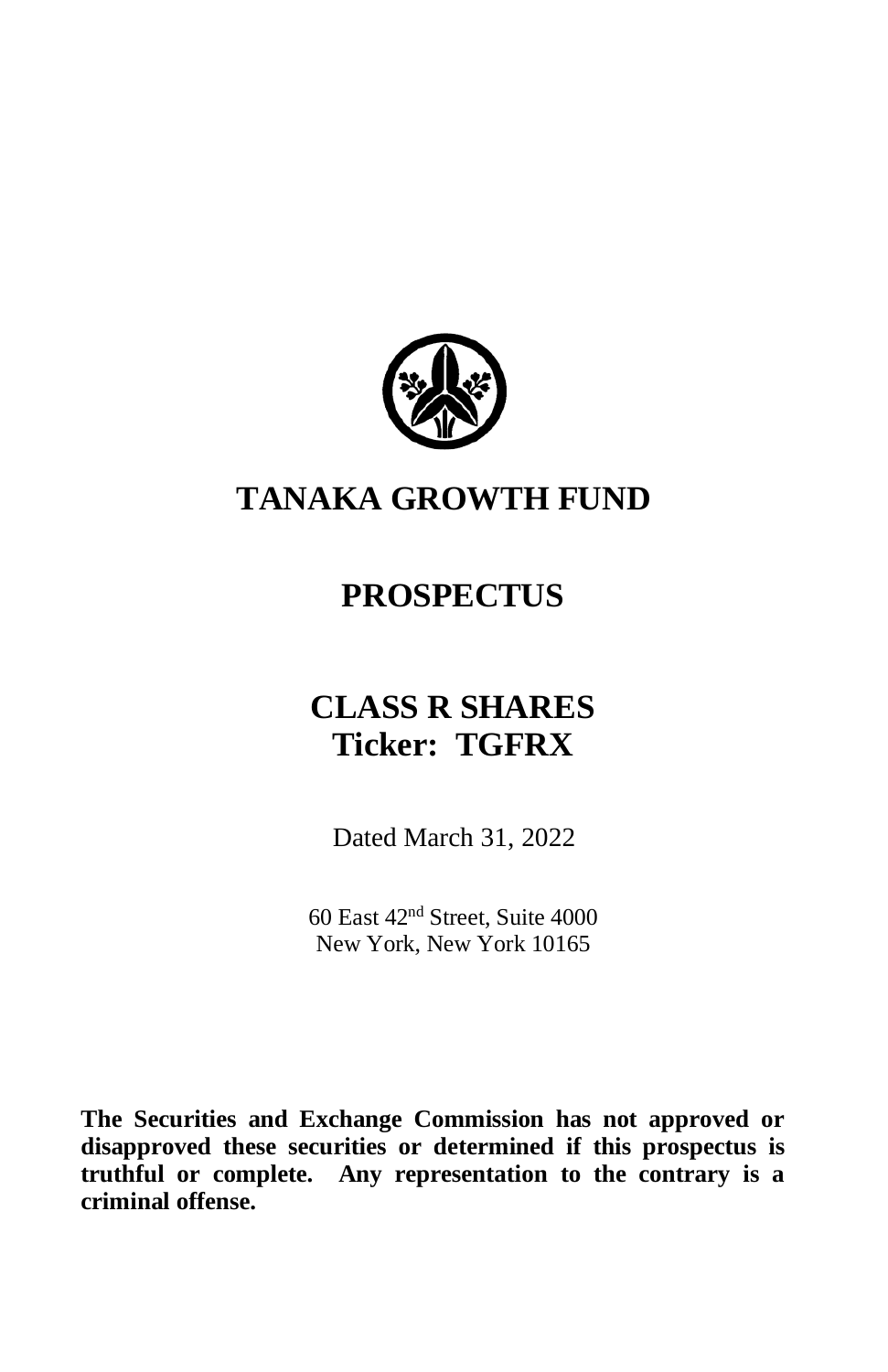#### **Section 1 | Fund Summary**

This section provides you with an overview of the Fund, including investment objectives, fees and expenses, and historical performance information.

| <b>Investment Objective</b>                                 |                |
|-------------------------------------------------------------|----------------|
| Fees and Expenses                                           |                |
| Example                                                     |                |
| Portfolio Turnover                                          | 2              |
| Principal Investment Strategies                             | 2              |
| Principal Risks                                             | $\overline{c}$ |
| Fund's Past Performance                                     | 4              |
| Management                                                  |                |
| Purchase and Sale of Fund Shares                            |                |
| Tax Information                                             |                |
| Payments to Broker/Dealers & Other Financial Intermediaries |                |

#### **Section 2 | Additional Information About Investment Strategies and Related Risks**

| This section sets forth additional information about the Fund. |  |
|----------------------------------------------------------------|--|
|----------------------------------------------------------------|--|

| <b>Investment Objective</b>        | 6 |
|------------------------------------|---|
| Advisor's Investment Strategies    | 6 |
| Principal Investment Risks         | 6 |
| Non-Principal Strategies and Risks | 8 |
| <b>Temporary Investments</b>       | 8 |
| Portfolio Holdings Disclosure      | 8 |
|                                    |   |

#### **Section 3 | Who Manages Your Money**

This section provides information about the Investment Advisor and the Portfolio Managers

## **Section 4 | How You Can Buy and Sell Shares**

This section provides the information you need to move money into or out of your account

How To Buy Shares 9 How To Sell Shares 12

#### **Section 5 | General Information**

This section summarizes the Funds' distribution policies and other general Fund information

| Dividends, Distributions and Taxes | 14 |
|------------------------------------|----|
| Net Asset Value                    | 14 |
| Fair Value Pricing                 | 14 |
| <b>Frequent Trading</b>            | 15 |
| <b>Cost Basis</b>                  | 16 |
| Distribution and Service Plans     | 16 |
| General Information                | 17 |
| Privacy Policy                     |    |
|                                    |    |

#### **Section 6 | Financial Highlights**

This section provides the Fund's financial performance for the past five years.

#### **Section 7 | For More Information**

**This section tells you how to obtain additional information relating to the Fund.**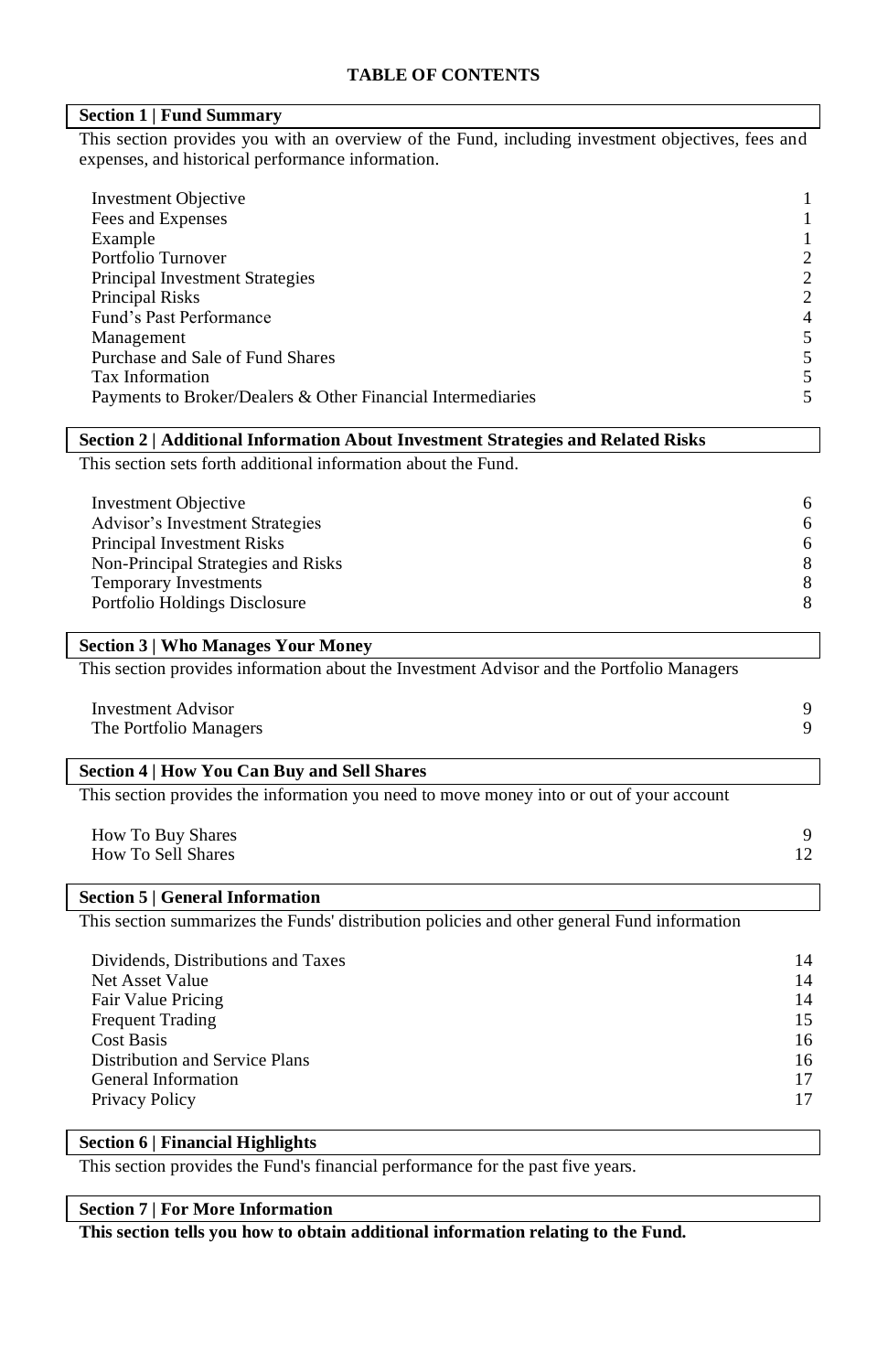# **Section 1 | FUND SUMMARY**

This section provides you with an overview of the Fund, including investment objectives, fees and expenses, and historical performance information.

## **INVESTMENT OBJECTIVE**

The Fund's investment objective is growth of capital.

#### **FEES AND EXPENSES**

This table describes the fees and expenses that you may pay if you buy and hold shares of the Fund. You may pay other fees, such as brokerage commissions and other fees to financial intermediaries, which are not reflected in the tables and examples below. More information about these and other discounts is available from your financial professional.

#### *Shareholder Fees*

(fees paid directly from your investment)

| Redemption Fees (as a percentage of amount redeemed within 5 days of purchase) | 2.00%  |
|--------------------------------------------------------------------------------|--------|
| Maximum Account Fee (1)                                                        | \$8.00 |

(1) Applies to accounts with a balance of less than \$1,000. This fee will be deducted directly from applicable accounts, if necessary by redeeming Fund shares. For more information about this fee, please see *Account Servicing Fee on* page [11] of the Prospectus.

#### *Annual Fund Operating Expenses*

(Expenses that you pay each year as a percentage of the value of your investment.)

| Management Fee                                                                                                    | 1.00% |
|-------------------------------------------------------------------------------------------------------------------|-------|
| Distribution/Service Fee (12b-1 Fees)<br>Other Expenses (including administrative fees, transfer agency fees, and | 0.25% |
| all other ordinary operating expenses not listed above)                                                           | 0.73% |
| <b>Total Annual Fund Operating Expenses</b>                                                                       | 1.98% |
| Fee Waiver and/or Expense Reimbursement (1)                                                                       | 0.21% |
| Total Annual Operating Expenses After Fee Waiver and/or                                                           | 2.19% |
| <b>Expense Reimbursement</b>                                                                                      |       |

(1) Pursuant to a written expense limitation agreement, the Fund's Adviser has agreed to waive or limit its fees and assume other expenses of the Fund (excluding interest, taxes, brokerage commissions and other expenditures capitalized in accordance with generally accepted accounting principles or other extraordinary expenses), so that the Fund's ratio of total annual operating expenses is limited to 2.45% for Class R shares. The expense limitation agreement is effective on an annual basis and may be terminated only by the Board of Trustees by providing 90 days notice, or if the Adviser ceases to serve as adviser to the Fund. The Adviser is entitled to reimb ursement of fees waived or expenses assumed subject to the limitations that (i) the reimbursements is made for fees waived or expenses incurred not more than three years prior to the date of the reimbursement and (ii) the reimbursement may not be made if it would cause the Fund's annual expense limitation to be exceeded for Class R Shares. Further, any recoupments will be subject to any lower expenses limitations that have been later implemented by the Board.

#### *Expense Example*

The following example is intended to help you compare the cost of investing in the Fund with the cost of investing in other mutual funds. The Example assumes that you invest \$10,000 in the Fund for the time periods indicated and then redeem all of your shares at the end of those periods. The Example also assumes that your investment has a 5% return each year and the Fund's operating expenses remain the same. Although your actual costs may be higher or lower, based on these assumptions your costs would be:

| One   | Three  | Five | Ten   |
|-------|--------|------|-------|
| ear   | r ears | ears | ears' |
| \$222 | \$685  |      |       |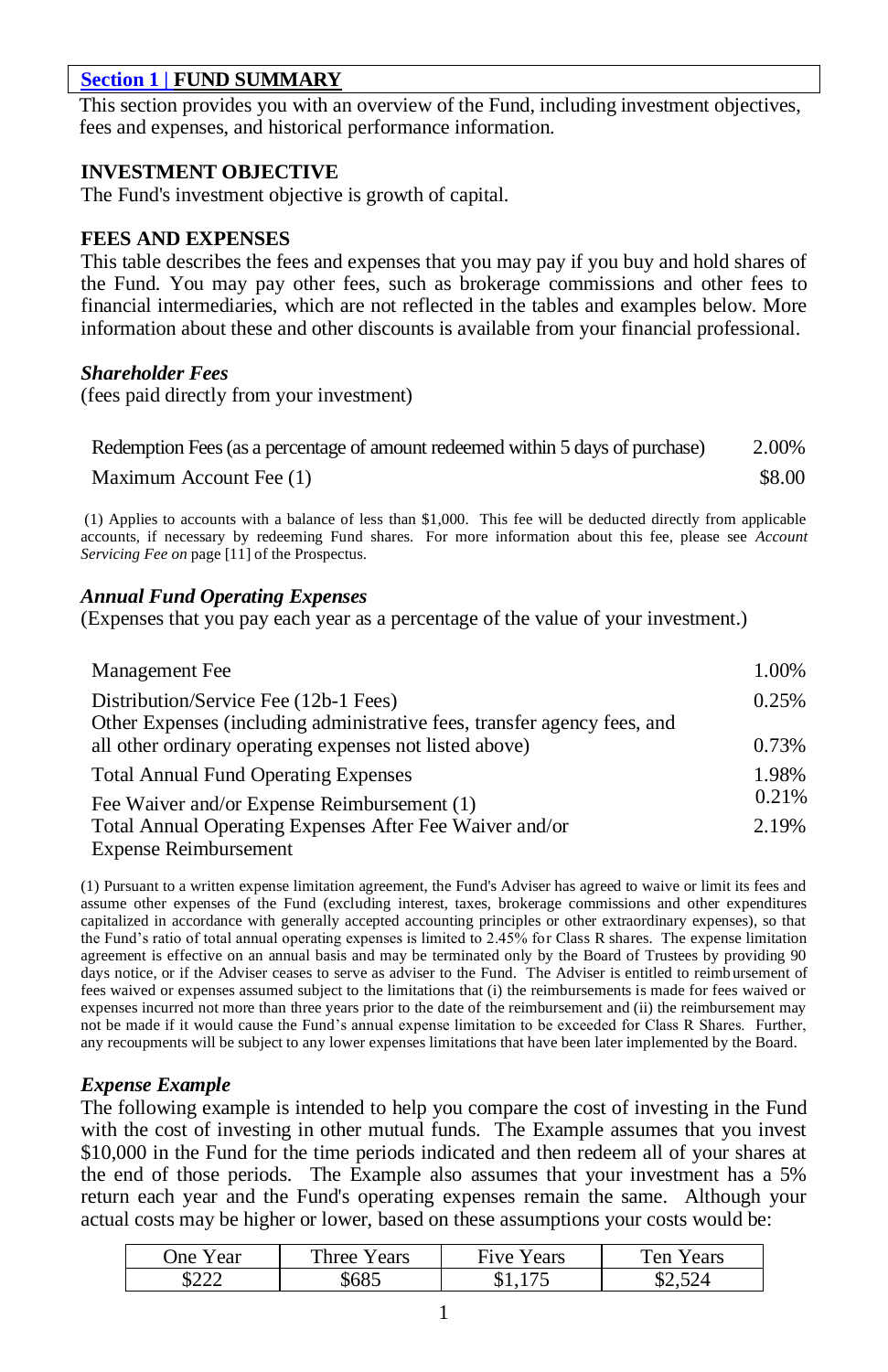# **PORTFOLIO TURNOVER**

The Fund pays transaction costs, such as commissions, when it buys and sells securities (or "turns over" its portfolio). A higher portfolio turnover rate may indicate higher transaction costs and may result in higher taxes when Fund shares are held in a taxable account. These costs, which are not reflected in annual fund operating expenses or in the example, affect the Fund's performance. During the most recent fiscal year, the Fund's portfolio turnover rate was 37.50% of the average value of its portfolio.

# **PRINCIPAL INVESTMENT STRATEGIES**

The Fund employs the following principal investment strategies:

- Normally investing in common stocks and other equity securities of small, medium and large capitalization companies.
- Investing up to 45% of its net assets, measured at the time of investment, in foreign securities, including multinational and emerging market securities. The Fund is a non-diversified fund, which means that the Fund may take larger positions in a small number of companies than a diversified fund.
- Investing in issues which the Fund's investment Advisor believes have superior capital growth potential. Companies that meet or exceed specific criteria established by the investment manager in the selection process are purchased. Securities are sold when they reach internally determined pricing targets or no longer qualify under the manager's investment criteria.

While the Fund usually will normally diversify its investments across a range of industry sectors, certain sectors are likely to be overweighted compared to others, because the Advisor actively seeks the best investment opportunities regardless of sector. For example, the Fund may be overweighted at times in the financial services, technology and/or pharmaceutical/health care sectors. The sectors in which the Fund may be overweighted will vary at different points in an economic cycle.

The Fund may, from time to time, take temporary defensive positions that are inconsistent with the Fund's principal investment strategies in attempting to respond to adverse market, economic, political, or other conditions. When the Fund takes a defensive position, the Fund's assets will be held in cash and/or cash equivalents.

# **PRINCIPAL INVESTMENT RISKS**

The Fund is subject to the following principal investment risks:

*Management Risk* **-** The Advisor's growth-oriented investment approach may fail to produce the intended results.

*Smaller Company Risk -* To the extent the Fund invests in smaller capitalization companies, the Fund will be subject to additional risks. These include:

- The earnings and prospects of smaller companies are more volatile than larger companies.
- Smaller companies may experience higher failure rates than do larger companies.
- The trading volume of securities of smaller companies is normally less than that of larger companies and,
- therefore, may disproportionately affect their market price, tending to make them fall more in response to selling pressure than is the case with larger companies.
- Smaller companies may have limited markets, product lines or financial resources and may lack management experience.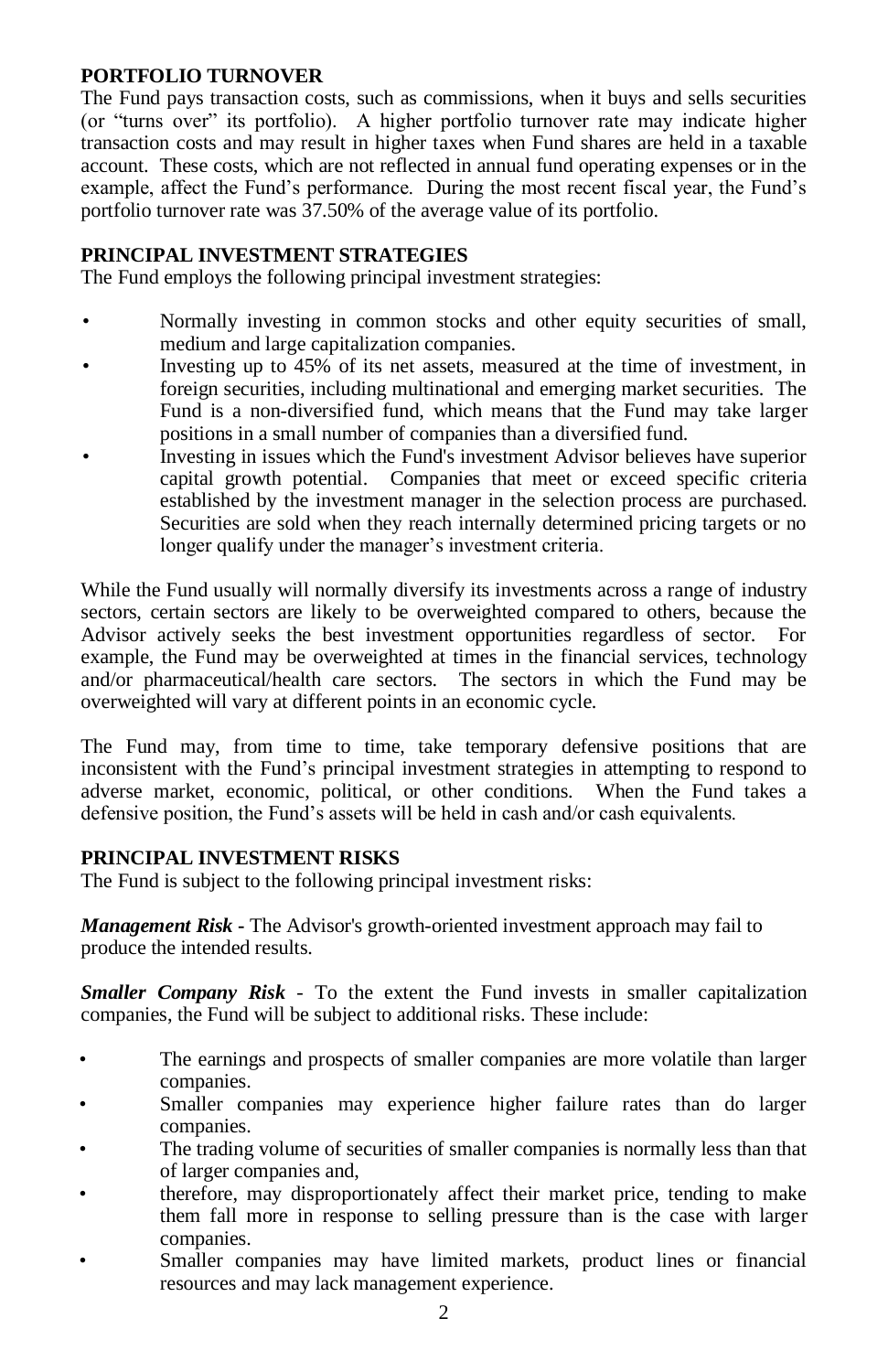*Single Company Investment Risk* **-** Because the Fund may invest a larger portion of its assets in one or more companies than would a more diversified fund, the value of the Fund may disproportionately decrease in response to the activities and financial prospects of an individual company in the Fund's portfolio. The value of an individual company can be more volatile than the market as a whole.

*Market Risk* **–** Overall stock market risks may also affect the value of the Fund. Factors such as domestic economic growth and market conditions, interest rate levels and political events affect the securities markets and could cause the Fund's share price to fall.

*Foreign Risk -* To the extent the Fund invests in foreign securities, the Fund could be subject to greater risks because the Fund's performance may depend on issues other than the performance of a particular company. Changes in foreign economies and political climates are more likely to affect the Fund than a fund that invests exclusively in U.S. companies. The value of foreign securities is also affected by the value of the local currency relative to the U.S. dollar. There may also be less government supervision of foreign markets, resulting in non-uniform accounting practices and less publicly available information. Investment in securities of issuers based in underdeveloped emerging markets entails all of the risks of investing in securities of foreign issuers outlined in this section to a heightened degree. These heightened risks include: (i) greater risks of expropriation, confiscatory taxation, nationalization, and less social, political and economic stability; (ii) the smaller size of the market for such securities and a low or nonexistent volume of trading, resulting in lack of liquidity and in price volatility; (iii) certain national policies which may restrict a Fund's investment opportunities; and (iv) in the case of Eastern Europe and in China and other Asian countries, the absence of developed capital markets and legal structures governing private or foreign investment and private property and the possibility that recent favorable economic and political developments could be slowed or reversed by unanticipated events.

In addition to brokerage commissions, custodial services and other costs relating to investment in emerging markets are generally more expensive than in the United States. Such markets historically have been unable to keep pace with the volume of securities transactions, making it difficult to conduct such transactions.

*Non-Diversification Risk-* As a non-diversified fund, the Fund's portfolio may at times focus on a limited number of companies and will be subject to substantially more investment risk and potential for volatility than a diversified fund.

*Sector Risk-* If the Fund's portfolio is overweighted in a certain industry sector, any negative development affecting that sector will have a greater impact on the Fund than a fund that is not overweighted in that sector. For example, to the extent the Fund is overweighted in the financial services sector, the technology sector or the pharmaceutical/health care sector, it will be affected by developments affecting the applicable sector. All three sectors are subject to changing government regulations that may limit profits and restrict services offered. Companies in these sectors also may be significantly affected by intense competition. In addition, the profitability of companies in the financial services industries can be significantly affected by the cost of capital and changes in interest rates, and technology and pharmaceutical/health care products may be subject to rapid obsolescence.

*Volatility Risk-* Common stocks tend to be more volatile than other investment choices. The value of an individual company can be more volatile than the market as a whole. This volatility affects the value of the Fund's shares.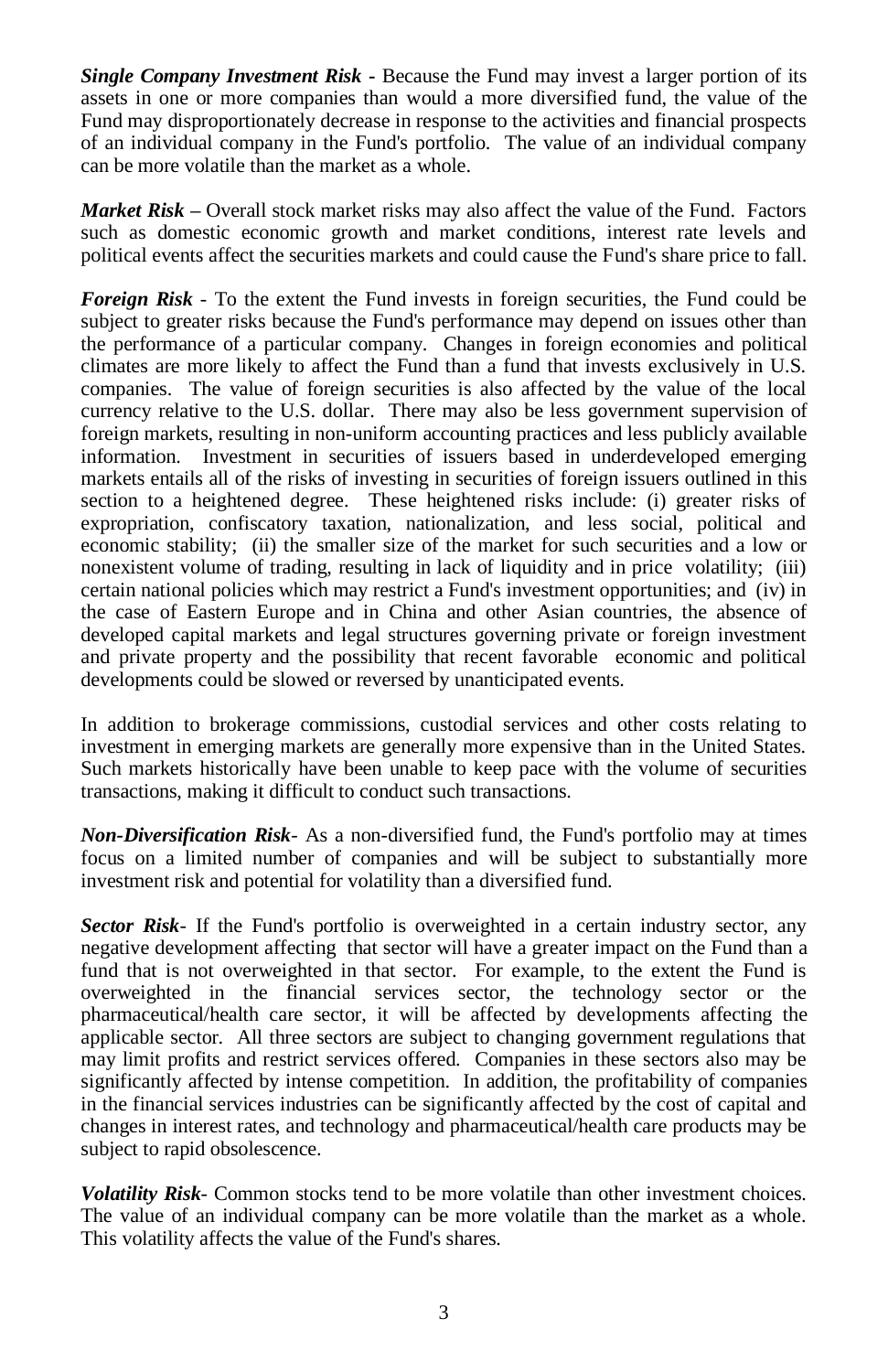# **THE FUND'S PAST PERFORMANCE**

The following bar chart and table below provide some indication of the risks of investing in the Fund by showing changes in the Fund's performance from year to year and by showing how the Fund's average annual returns for 1, 5, and 10 years compare with those of a broad measure of market performance). The Fund's past performance (before and after taxes) is not necessarily an indication of how the Fund will perform in the future. Updated performance information is available at www.tanaka.com and by calling tollfree 877-4 TANAKA.



## **YEAR-BY-YEAR ANNUAL RETURNS (FOR CALENDER YEARS ENDING ON DEC. 31)**

During the periods shown, the highest return for a quarter was  $40.53\%$  (1<sup>st</sup> quarter, 2021) and the lowest return was  $-23.41\%$  (4<sup>th</sup> quarter, 2018).

\*2012 includes the effect of one-time class action litigation settlements accruing to the Fund. If those settlements were not included, performance would have been lower.

#### **AVERAGE ANNUAL TOTAL RETURNS (FOR PERIODS ENDING ON DEC. 31 2021)**

| <b>Average Annual Total Returns for the Fund's Class</b> | One    | <b>Five</b>              | Ten          |
|----------------------------------------------------------|--------|--------------------------|--------------|
| R Shares (for periods ending on December 31, 2021)       | Year   | <b>Years</b>             | <b>Years</b> |
| <b>Return Before Taxes</b>                               | 26.63% | 12.74%                   | 12.87%       |
| After-Tax Return on Distributions                        | 24.56% | 12.37%                   | 12.69%       |
| Return After-Tax Return on Distributions and Sale of     |        |                          |              |
| <b>Fund Shares</b>                                       | 17.26% | 10.21\%                  | 10.83%       |
| Wilshire 2500 Growth Index                               |        |                          |              |
| (reflects no deduction for fees, expenses or taxes)      |        | 27.49%   22.77%   18.86% |              |

After-tax returns are calculated using the historical highest individual federal marginal income tax rates and do not reflect the impact of state and local taxes. Actual after-tax returns depend on an investor's tax situation and may differ from those shown. After-tax returns shown are not relevant to investors who hold their Fund shares through taxdeferred arrangements, such as 401(k) plans or individual retirement accounts.

The above performance includes the effect of one-time class action litigation settlements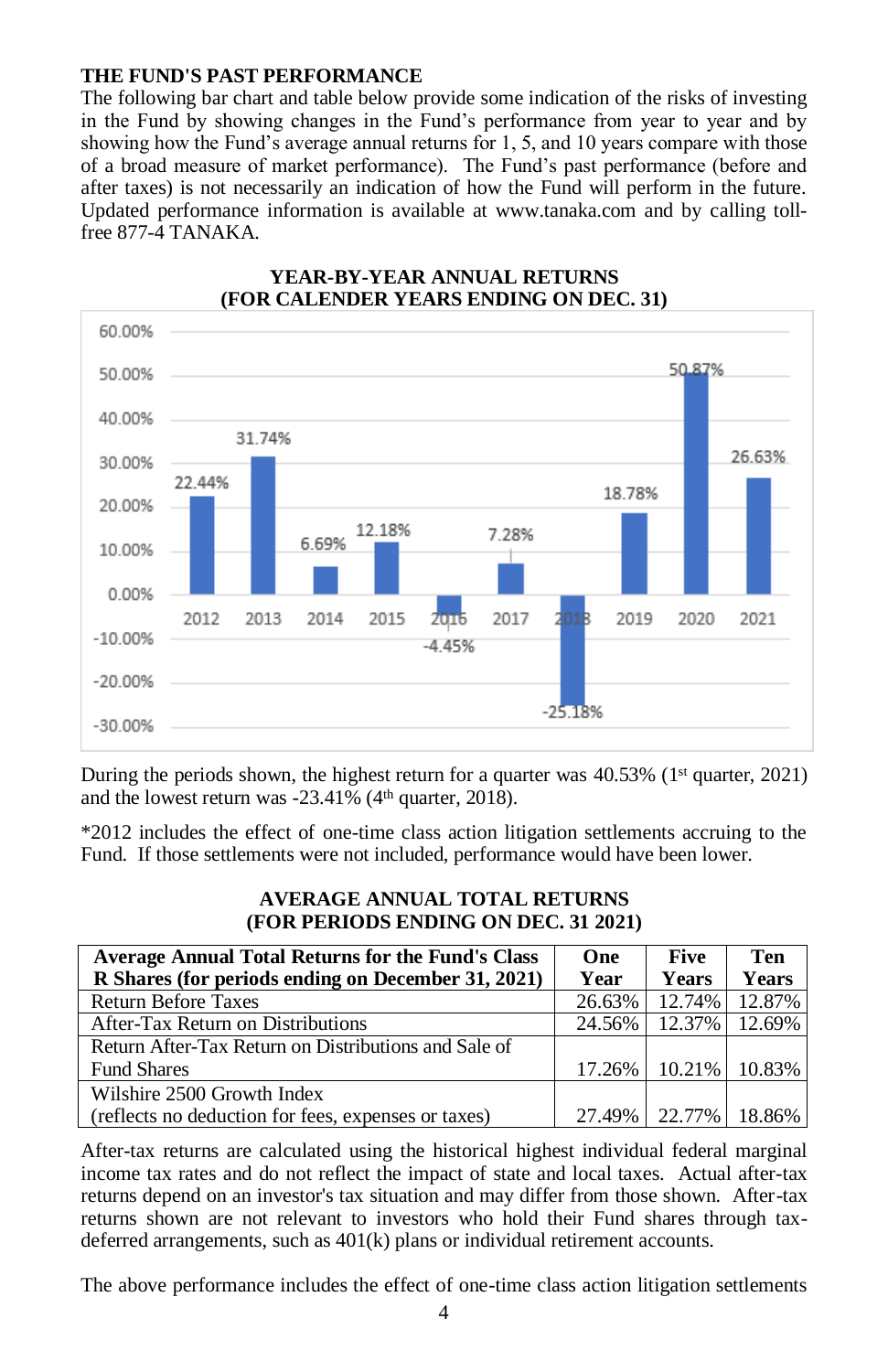accruing to the Fund in 2012. If those settlements were not included, performance would have been lower.

# **MANAGEMENT**

*Investment Advisor*- Tanaka Capital Management, Inc.

*Portfolio Manager***-** Graham Tanaka has served as portfolio manager to the Fund since its inception in December, 1998.

# **PURCHASE AND SALE OF FUND SHARES**

You may purchase, redeem or exchange shares of the Fund on any business day, which is any day the New York Stock Exchange is open for business. You may purchase, redeem or exchange shares of the Fund either through a financial advisor or directly from the Fund. The minimum initial investment in Class R shares of the Fund is \$2,000 and minimum subsequent investments are \$500. There are no minimums for purchases or exchanges through employer-sponsored retirement plans. The Fund shares are redeemable on any business day by contacting your financial Advisor, or by written request to the Fund, by telephone, or by wire transfer.

# **TAX INFORMATION**

The Fund intends to make distributions that may be taxed as ordinary income or capital gains.

# **PAYMENTS TO BROKER-DEALERS AND OTHER FINANCIAL INTERMEDIARIES**

If you purchase shares of the Fund through a broker-dealer or other financial intermediary (such as a bank), the Fund and its distributor may pay the intermediary for the sale of Fund shares and related services. These payments may create a conflict of interest by influencing the broker-dealer or other financial intermediary and your sales person to recommend the Fund over another investment. Ask your sales person or visit your financial intermediary's website for more information.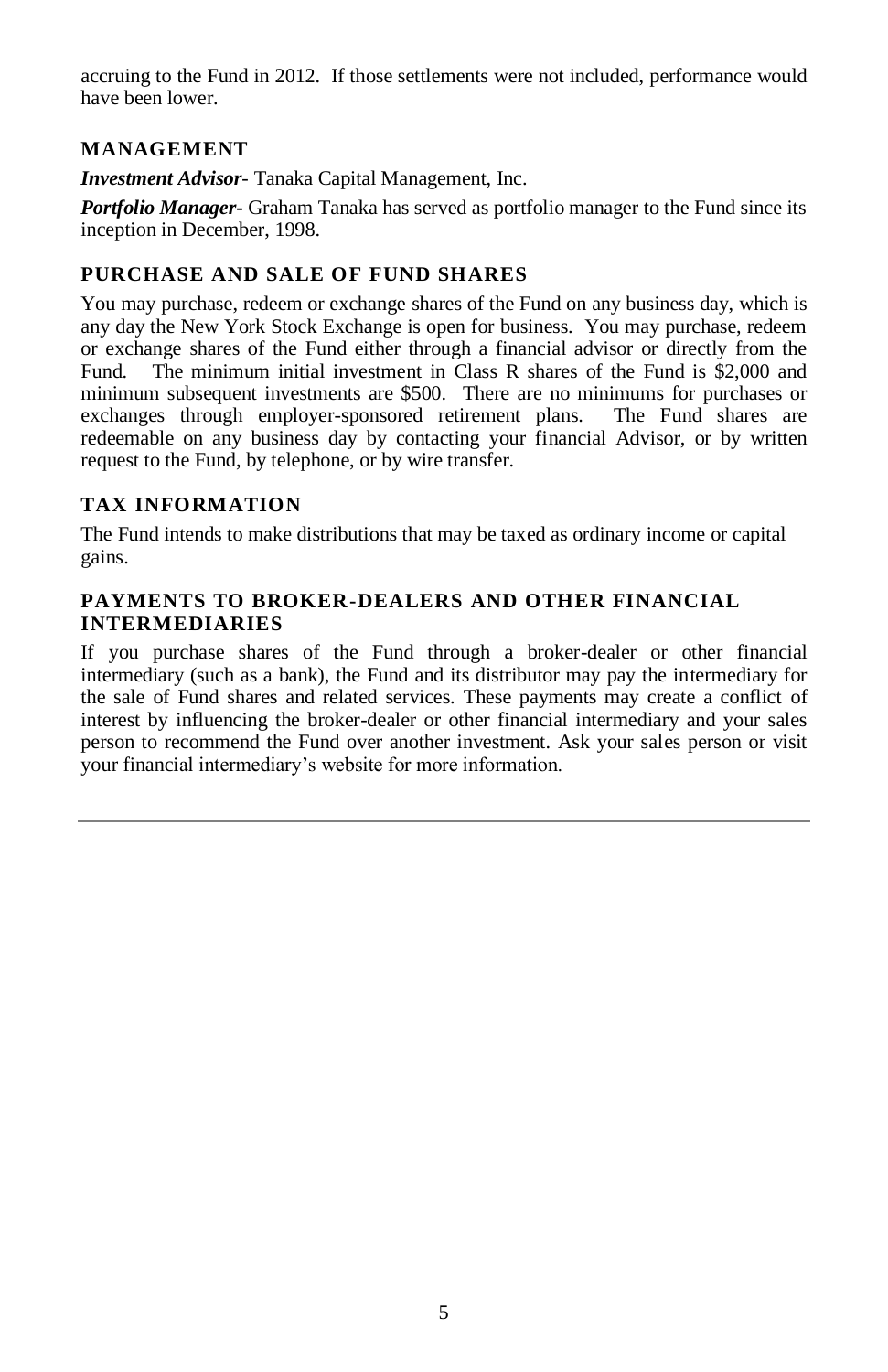# **Section 2 | Additional Information About Investment Strategies and Related Risks**

This section sets forth additional information about the Fund.

# **INVESTMENT OBJECTIVE- The Fund attempts to achieve growth of capital.**

# **ADVISOR'S INVESTMENT STRATEGIES AND INVESTMENT PROCESS**

The Fund's investment Advisor invests primarily in common stocks and other equity securities of small, medium and large capitalization companies for the Fund. The Fund will invest primarily in domestic securities, but it may also invest up to 45% of its net assets, measured at the time of investment, in foreign securities, including multinational and emerging market securities. The Fund is a non-diversified fund, which means that the Fund may take larger positions in a small number of companies than a diversified fund.

The Fund's investments in equity securities will generally consist of issues which the Fund's investment Advisor, Tanaka Capital Management, Inc. (the "Advisor"), believes have capital growth potential due to factors such as:

- rapid growth in demand in existing markets;
- expansion into new markets;
- new product introductions;
- reduced competitive pressures;<br>• cost reduction programs;
- cost reduction programs;
- changes in management; and
- other fundamental changes which may result in improved earnings growth or increased asset values.

The Advisor relies on research, management meetings and industry contacts to identify:

- companies with above-average long-term earnings growth potential that could exceed market expectations;
- industries that are positioned to participate in strong demographic, societal or economic trends; and
- companies within those industries that have a particular competitive advantage or niche.

The Advisor may sell a security when:

- the fundamentals of the company decline;
- the security reaches a target price or price-to-earnings ratio; or
- the Advisor determines to reallocate assets to a security with superior capital growth potential.

While the Fund usually will diversify its investments across a range of industry sectors, certain sectors are likely to be overweighted compared to others, because the Advisor actively seeks the best investment opportunities regardless of sector. For example, the Fund may be overweighted at times in the financial services, technology and/or pharmaceutical/health care sectors. The sectors in which the Fund may be overweighted will vary at different points in an economic cycle.

# **PRINCIPAL INVESTMENT RISKS**

The Fund is subject to the following principal investment risks:

*Management Risk-* The Advisor's growth-oriented investment approach may fail to produce the intended results.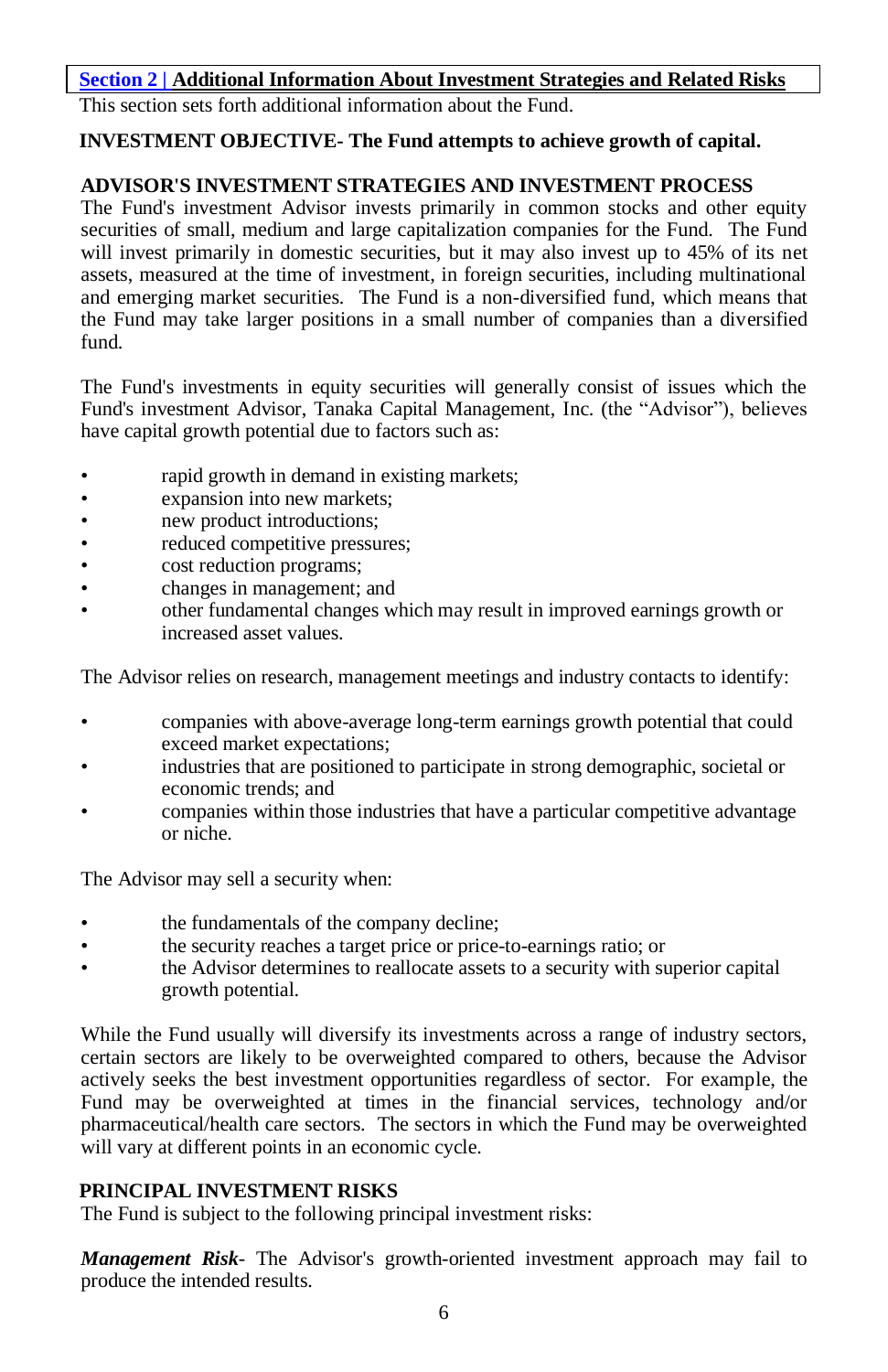*Smaller Company Risk-* To the extent the Fund invests in smaller capitalization companies, the Fund will be subject to additional risks. These include:

- The earnings and prospects of smaller companies are more volatile than larger companies.
- Smaller companies may experience higher failure rates than do larger companies.
- The trading volume of securities of smaller companies is normally less than that of larger companies and,
- therefore, may disproportionately affect their market price, tending to make them fall more in response to selling pressure than is the case with larger companies.
- Smaller companies may have limited markets, product lines or financial resources and may lack management experience.

*Single Company Investment Risk-* Because the Fund may invest a larger portion of its assets in one or more companies than would a more diversified fund, the value of the Fund may disproportionately decrease in response to the activities and financial prospects of an individual company in the Fund's portfolio. The value of an individual company can be more volatile than the market as a whole.

*Market Risk-* Overall stock market risks may also affect the value of the Fund. Factors such as domestic economic growth and market conditions, interest rate levels and political events affect the securities markets and could cause the Fund's share price to fall.

*Foreign Risk-* To the extent the Fund invests in foreign securities, the Fund could be subject to greater risks because the Fund's performance may depend on issues other than the performance of a particular company. Changes in foreign economies and political climates are more likely to affect the Fund than a fund that invests exclusively in U.S. companies. The value of foreign securities is also affected by the value of the local currency relative to the U.S. dollar. There may also be less government supervision of foreign markets, resulting in non-uniform accounting practices and less publicly available information.

Investment in securities of issuers based in underdeveloped emerging markets entails all of the risks of investing in securities of foreign issuers outlined in this section to a heightened degree. These heightened risks include: (i) greater risks of expropriation, confiscatory taxation, nationalization, and less social, political and economic stability; (ii) the smaller size of the market for such securities and a low or nonexistent volume of trading, resulting in lack of liquidity and in price volatility; (iii) certain national policies which may restrict a Fund's investment opportunities; and (iv) in the case of Eastern Europe and in China and other Asian countries, the absence of developed capital markets and legal structures governing private or foreign investment and private property and the possibility that recent favorable economic and political developments could be slowed or reversed by unanticipated events.

In addition to brokerage commissions, custodial services and other costs relating to investment in emerging markets are generally more expensive than in the United States. Such markets historically have been unable to keep pace with the volume of securities transactions, making it difficult to conduct such transactions.

*Non-Diversification Risk-* As a non-diversified fund, the Fund's portfolio may at times focus on a limited number of companies and will be subject to substantially more investment risk and potential for volatility than a diversified fund.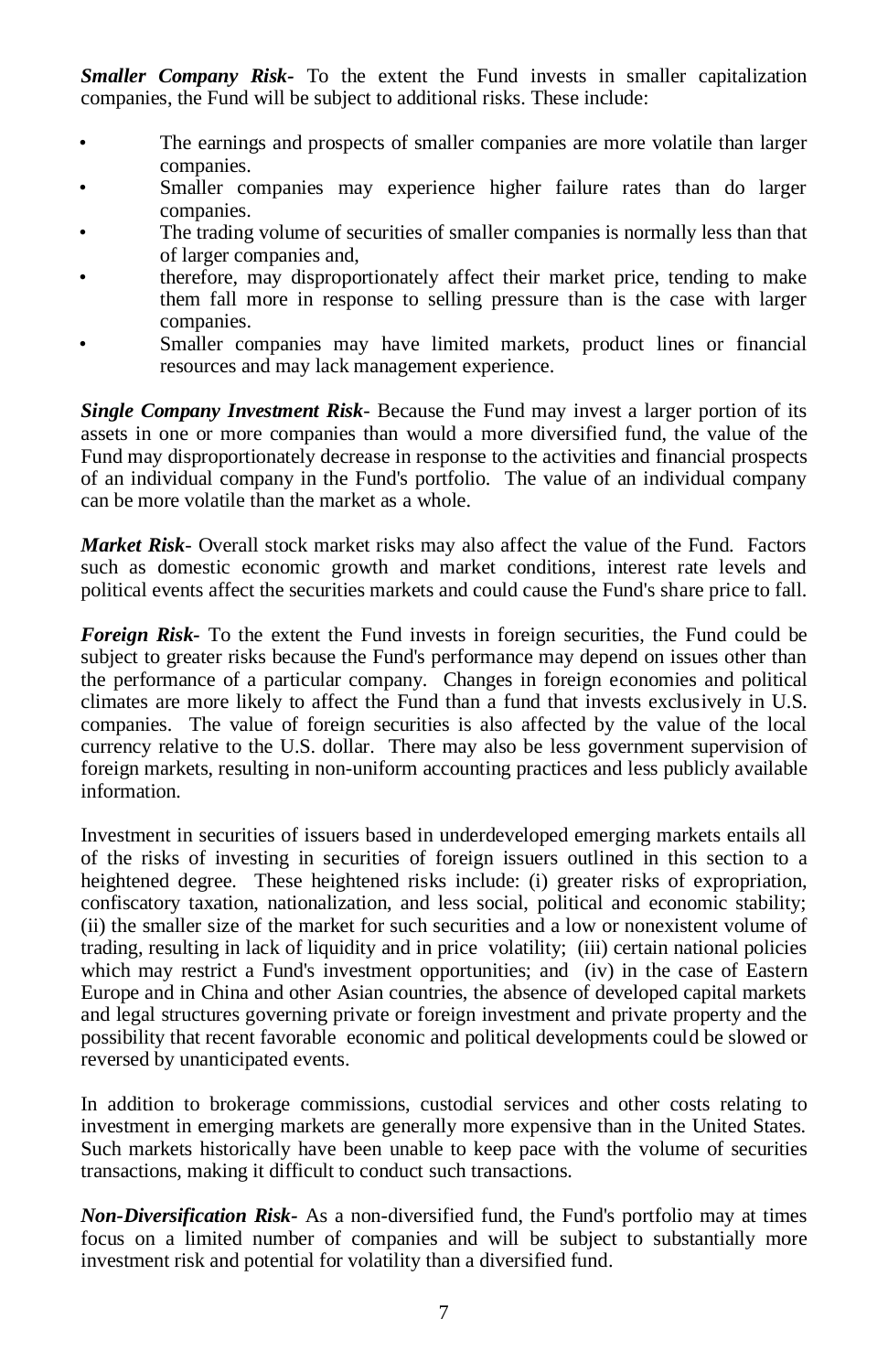*Sector Risk-* If the Fund's portfolio is overweighted in a certain industry sector, any negative development affecting that sector will have a greater impact on the Fund than a fund that is not overweighted in that sector. For example, to the extent the Fund is overweighted in the financial services sector, the technology sector or the pharmaceutical/health care sector, it will be affected by developments affecting the applicable sector. All three sectors are subject to changing government regulations that may limit profits and restrict services offered. Companies in these sectors also may be significantly affected by intense competition. In addition, the profitability of companies in the financial services industries can be significantly affected by the cost of capital and changes in interest rates, and technology and pharmaceutical/health care products may be subject to rapid obsolescence.

*Volatility Risk-* Common stocks tend to be more volatile than other investment choices. The value of an individual company can be more volatile than the market as a whole. This volatility affects the value of the Fund's shares.

# Is the Fund Right For You?

The Fund may be suitable for:

- long-term investors seeking a fund with a growth investment strategy;
- investors who can tolerate the greater risks associated with common stock investments;
- investors willing to accept the greater market price fluctuations of smaller companies;
- investors who can tolerate the increased risks of foreign and emerging market securities; or
- investors who can tolerate the increased risks and price fluctuations associated with a non-diversified fund.

# **NON-PRINCIPAL STRATEGIES AND RISKS**

The investment objective of the Fund may be changed by the Board of Directors at any time, without shareholder approval. If the Board changes the Fund's investment objective, shareholders will be given at least thirty (30) days prior written notice before such change takes effect.

From time to time, the Fund may take temporary defensive positions which are inconsistent with the Fund's principal investment strategies, in attempting to respond to adverse market, economic, political or other conditions. For example, the Fund may hold all or a portion of its assets in money market instruments or repurchase agreements. If the Fund invests in shares of a money market fund, the shareholders of the Fund generally will be subject to duplicative management fees. As a result of engaging in these temporary measures, the Fund may not achieve its investment objective. The Fund may also invest in such instruments at any time to maintain liquidity or pending selection of investments in accordance with its policies.

# **PORTFOLIO HOLDINGS DISCLOSURE**

A description of the policies and procedures employed by the Funds with respect to the disclosure of Fund portfolio holdings is available in the Funds' Statement of Additional Information ("SAI"), dated March 31, 2022.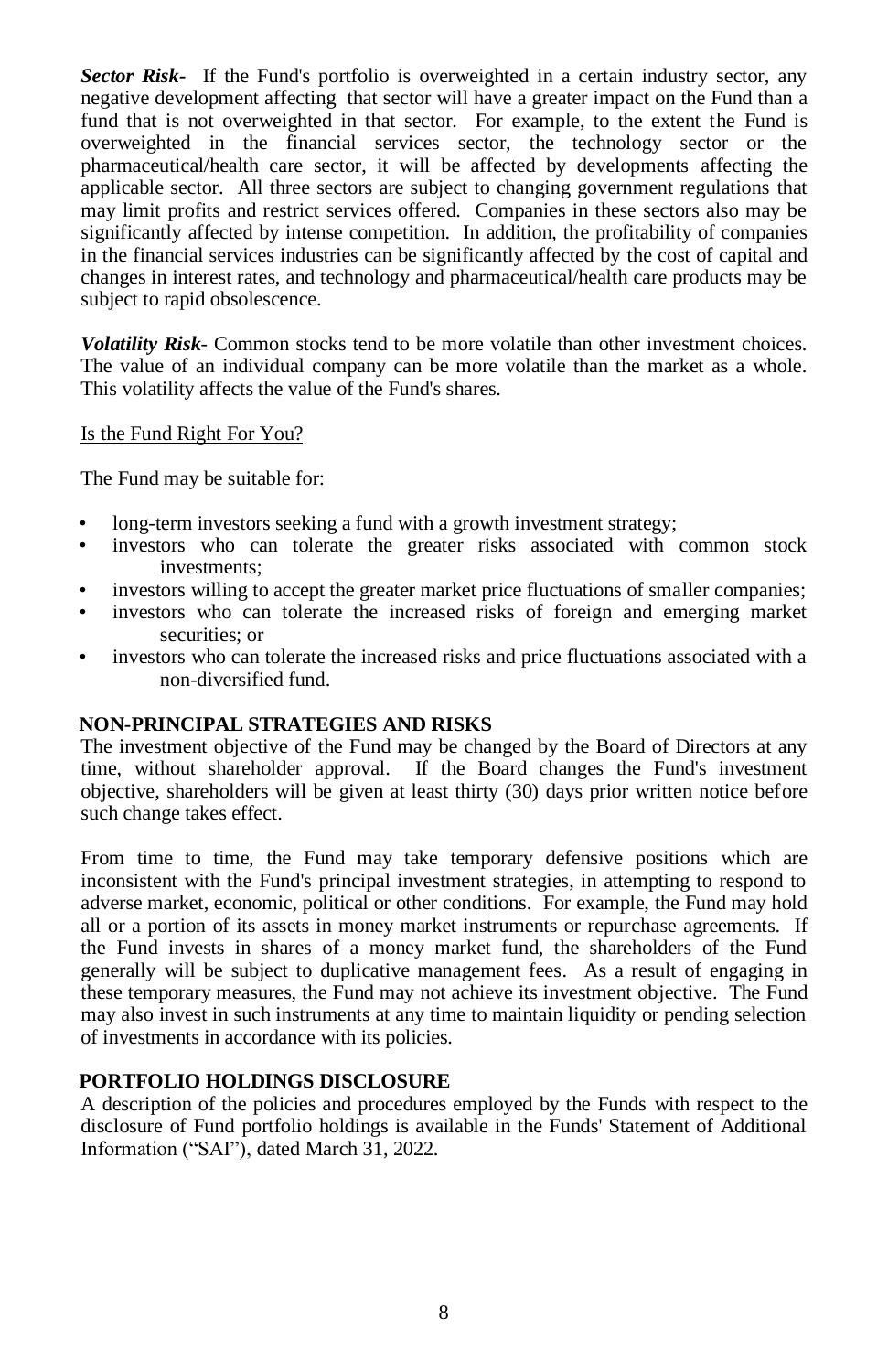# **Section 3 | Who Manages Your Money**

This section gives you a detailed discussion of our investment Advisor and Investment Managers

# **THE INVESTMENT ADVISOR**

Tanaka Capital Management, Inc., 60 East 42nd Street, Suite 4000, New York, New York 10165, serves as investment Advisor to the Fund (the "Advisor"). Tanaka Capital Management, Inc. has been providing portfolio management services since its founding, in 1986, by Graham Y. Tanaka. As of February 28, 2022, in addition to the assets of the Fund, the Advisor managed other assets of approximately \$34.6 million.

For the fiscal year ended November 30, 2021, the Fund paid the Advisor a fee equal to 1.00% of its average daily net assets. The Advisor may pay certain financial institutions (which may include banks, brokers, securities dealers and other industry professionals) a fee for providing distribution related services and/or for performing certain administrative servicing functions for Fund shareholders to the extent these institutions are allowed to do so by applicable statute, rule or regulation.

Information relating to the matters considered by the Fund's Board of Directors in renewing the advisory agreement may be found in the Fund's latest annual report, dated November 30, 2021.

## **THE PORTFOLIO MANAGER**

Graham Y. Tanaka has been primarily responsible for the day-to-day management of the Fund's portfolio since its inception in December 1998. Mr. Tanaka has more than 25 years of experience managing a mutual fund portfolio, and has over 40 years of experience managing investment portfolios for private clients. From 1973 until 1978, Mr. Tanaka was a research analyst at Morgan Guaranty Trust. He then worked at Fiduciary Trust Company of New York as Vice President from 1978-1980. Prior to launching Tanaka Capital, Mr. Tanaka served as Chairman at Milbank Tanaka & Associates from 1980 to 1986. He is a member of The Electronic Analyst Group. Mr. Tanaka currently serves on the board of Council for Economic Education and was formerly on the board of TransAct Technologies, Inc. He is a 1971 graduate of Brown University (A.B., Sc.B.), a 1973 graduate of Stanford University (MBA) and a Chartered Financial Analyst (CFA). Mr. Tanaka is the author of "Digital Deflation: The Productivity Revolution And How It Will Ignite The Economy" (McGraw-Hill Companies, 2004).

Additional information regarding the Advisor, the number and types of clients managed by the Advisor, and a discussion of the methods by which Advisor's investment personnel are compensated may be found in the Fund's SAI dated March 31, 2022.

# **Section 4 | How You Can Buy and Sell Shares**

This section provides the information you need to move money into or out of your account

# **HOW TO BUY SHARES**

*Minimum Investments-* The minimum initial investment in Class R shares of the Fund is \$2,000 and minimum subsequent investments are \$500. The Fund may waive the minimum under certain circumstances. The Fund offers only Class R no-load shares to the public.

*Initial Purchase*- To help the government fight the funding of terrorism and money laundering activities, federal law requires all financial institutions to obtain, verify, and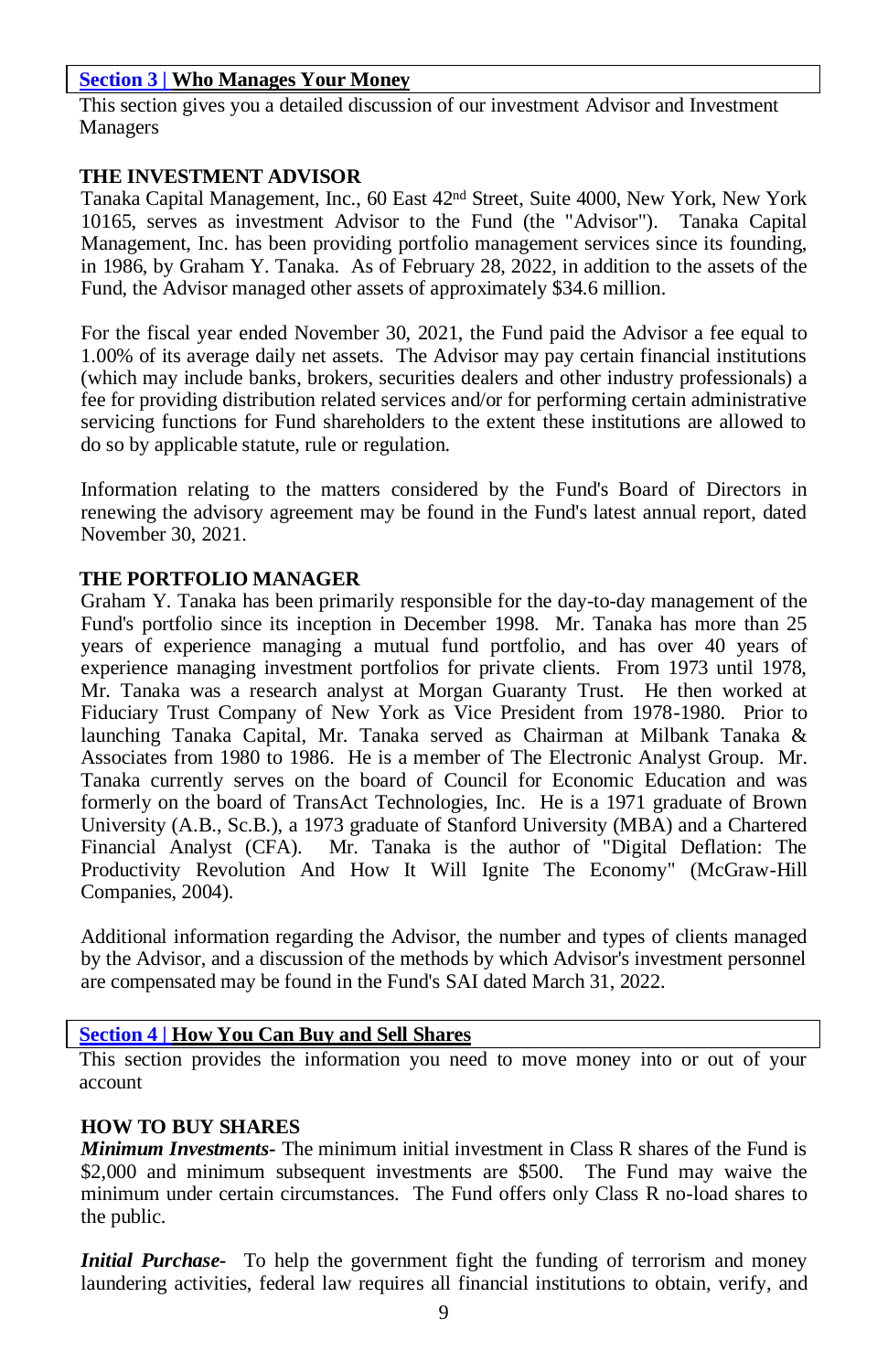record information that identifies each person who opens an account. This means that when you open an account, we will ask for your name, address, date of birth, and other information that will allow us to identify you. We may also ask for other identifying documents and may take additional steps to verify your identity. We may not be able to open an account or complete a transaction for you until we are able to verify your identity.

*Purchasing Shares by Mail-* To purchase shares by mail, simply complete the Account Application included with this Prospectus, make a check payable to the TANAKA Growth Fund, and mail the form and via U.S. mail or overnight courier service to:

> TANAKA Growth Fund c/o Mutual Shareholder Services, LLC 8000 Town Centre Drive, Suite 400 Broadview Heights, OH 44147

*Your check to purchase Fund shares must have the same address as the application.*

*Purchasing Shares by Wire Transfer***-** You may also purchase shares of the Fund by wiring federal funds from your bank, which may charge you a fee for doing so. To wire money, you must call Mutual Shareholders Services, LLC the Fund's transfer agent at 877-4-TANAKA to set up your account and obtain an account number. You should be prepared at that time to provide the information on the application. Then, provide your bank with the following information for purposes of wiring your investment:

| <b>Huntington National Bank</b>               |                                                      |
|-----------------------------------------------|------------------------------------------------------|
| ABA #044000024                                |                                                      |
| For Credit to: MSS FBO The TANAKA Growth Fund |                                                      |
| DDA# 01892344517                              |                                                      |
| Additional Information:                       | Shareholder Name (Insert Shareholder Name)           |
|                                               | Shareholder Account # (Insert Shareholder Account #) |

You must also mail a signed application to Mutual Shareholders Services, LLC, at the above address in order to complete your initial wire purchase. Wire orders will be accepted only on a day on which the Fund, custodian and transfer agent are open for business. A wire purchase will not be considered made until the wired money is received and the purchase is accepted by the Fund. Any delays which may occur in wiring money, including delays which may occur in processing by the banks, are not the responsibility of the Fund or the transfer agent. There is presently no fee for the receipt of wired funds.

To make subsequent purchases by wire, ask your bank to wire funds using the instructions listed above, and be sure to include your account number on the wire transfer instructions.

If you purchase Fund shares by wire, you must complete and file an Account Application form with Mutual Shareholders Services, LLC before any of the shares purchased can be redeemed. Either fill out and mail the Account Application form included with this Prospectus, or call Mutual Shareholders Services, LLC and they will send you an application. You should contact your bank (which will need to be a commercial bank that is a member of the Federal Reserve System) for information on sending money by wire, including any charges that your bank may make for these services.

*Purchases Through Financial Institutions-* You may purchase and redeem shares of the Fund through brokers and other financial institutions that have entered into sales agreements with the Fund's distributor. These institutions may charge a fee for their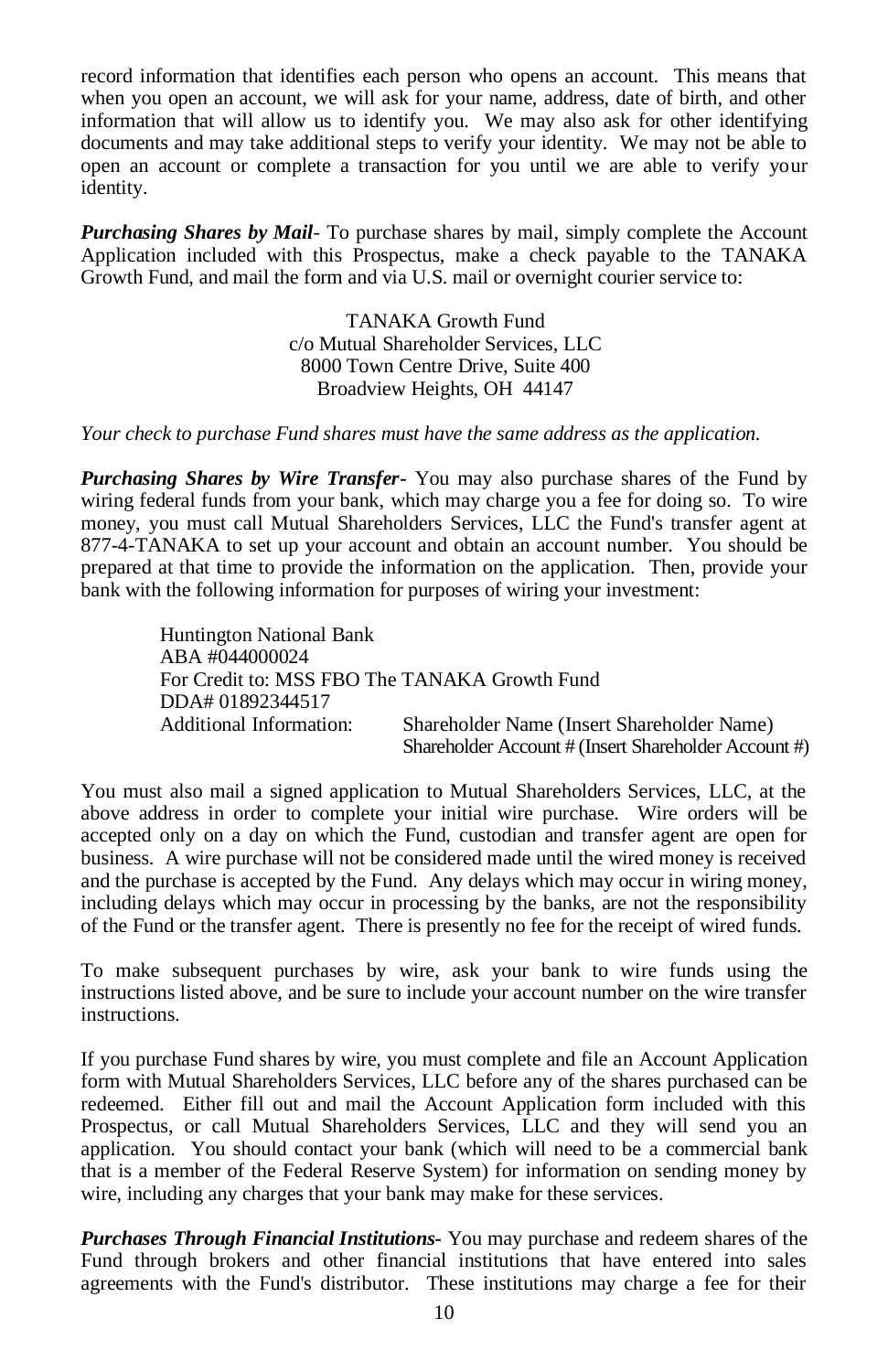services and are responsible for promptly transmitting purchase, redemption and other requests to the Fund. These institutions are authorized to designate other intermediaries to receive purchase and redemption requests on the Fund's behalf. The Fund is not responsible for the failure of any institution to promptly forward these requests.

If you purchase shares through a broker-dealer or financial institution, your purchase will be subject to its procedures, which may include charges, limitations, investment minimums, cutoff times and restrictions in addition to, or different from, those applicable to shareholders who invest in the Fund directly. You should acquaint yourself with the institution's procedures and read this Prospectus in conjunction with any materials and information provided by the institution. If you purchase Fund shares in this manner, you may or may not be the shareholder of record and, subject to your institution's and the Fund's procedures, may have Fund shares transferred into your name. There is typically a one to five day settlement period for purchases and redemptions through broker-dealers.

*Additional Investments-* You may purchase additional shares of the Fund at any time (subject to minimum investment requirements) by mail, wire or automatic investment. Each additional mail purchase request must contain:

- your name;
- the name of your account(s);
- your account number(s); and
- a check made payable to the TANAKA Growth Fund.

*Automatic Investment Plan-* You may make regular investments in the Fund with an Automatic Investment Plan by completing the appropriate section of the account application, obtainable from the transfer agent or your broker-dealer or other financial institution with whom you have an account. Investments may be made monthly or quarterly. You may terminate the automatic investment or change the amount of your monthly purchase at any time by written notification to the transfer agent. If an Automatic Investment Plan purchase is rejected by your bank, your shareholder account will be charged a fee to defray bank charges.

*Tax Sheltered Retirement Plans-* Since the Fund is oriented to longer-term investments, the Fund may be an appropriate investment medium for tax-sheltered retirement plans, including: individual retirement plans ("IRAs"); simplified employee pensions ("SEPs"); 401(k) plans; qualified corporate pension and profit-sharing plans (for employees); tax deferred investment plans (for employees of public school systems and certain types of charitable organizations); and other qualified retirement plans. You should contact the Fund's transfer agent for the procedure to open an IRA or SEP plan, as well as more specific information regarding these retirement plan options. Please consult with an attorney or tax Advisor regarding these plans. You must pay custodial fees for your IRA by redemption of sufficient shares of the Fund from the IRA unless you pay the fees directly to the IRA custodian. Call the Fund's transfer agent about the IRA custodial fees.

*Account Servicing Fee-* The Fund imposes a quarterly account servicing fee of \$2 to investors whose investment in a Fund, for any reason, falls below \$1,000. For investors in the Automatic Investment Plan ("AIP"), the quarterly account servicing fee may apply to all AIP accounts that cease contributions before reaching the applicable account minimum.

If the quarterly account servicing fee is charged, the Funds will determine the amount of your investment four times per year, generally the last Friday in March, June, September and December. If your account is less than the applicable minimum, shares in your account will automatically be redeemed to pay the fee. The quarterly servicing fee is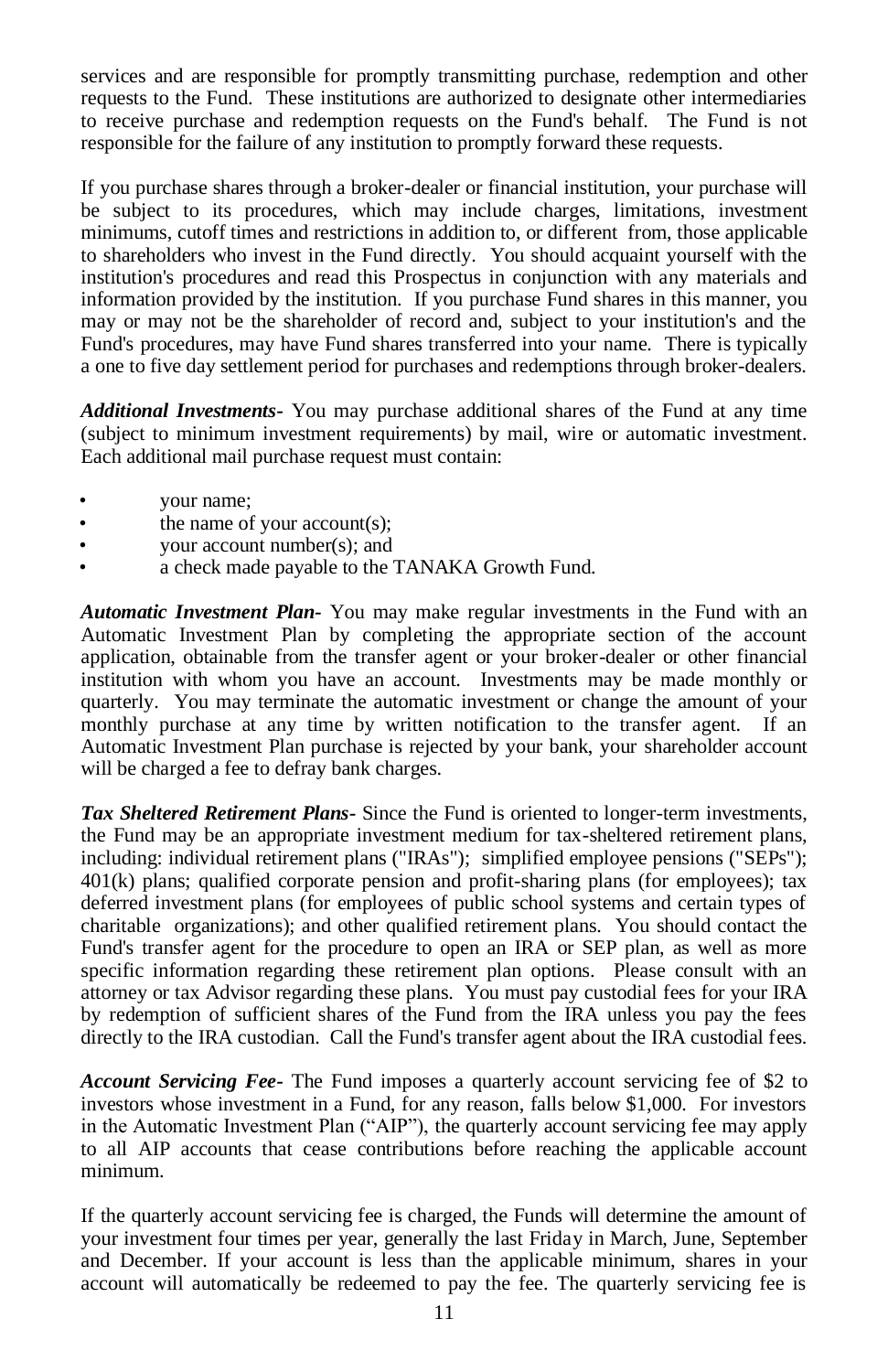intended to offset the disproportionately high costs of servicing accounts with low balances and is intended to benefit shareholders in the long-term. The Funds may, in limited circumstances and in their sole discretion, waive the imposition of the quarterly servicing fee.

*Other Purchase Information-* The Fund may limit the amount of purchases and refuse to sell to any person. If your check or wire does not clear, you will be responsible for any loss incurred by the Fund. If you are already a shareholder, the Fund can redeem shares from any identically registered account in the Fund as reimbursement for any loss incurred. You may be prohibited or restricted from making future purchases in the Fund. Checks must be made payable to the Fund. The Fund and its servicing agent reserve the right to refuse third party checks, cashier checks, counter checks, travelers checks, money orders, and credit card checks without proper identification. Signature guarantee stamps may be required on identification documentation. All documentation requiring a signature guarantee must utilize a New Technology Medallion stamp.

The Fund has authorized certain broker-dealers and other financial institutions (including their designated intermediaries) to accept on its behalf purchase and sell orders. The Fund is deemed to have received an order when the authorized person or designee accepts the order, and the order is processed at the net asset value next calculated thereafter. It is the responsibility of the broker-dealer or other financial institution to transmit orders promptly to the Fund's transfer agent.

# **HOW TO SELL SHARES**

You may receive redemption payments by check or federal wire transfer. The proceeds may be more or less than the purchase price of your shares, depending on the market value of the Fund's securities at the time of your redemption. A wire transfer of \$15.00 currently is charged to defray custodial changes for wire redemptions. This fee is subject to change. Any charges for wire redemptions will be deducted from your Fund account by redemption of shares. If you redeem your shares through a broker-dealer or other financial institution, you may be charged a fee by that institution.

*Redeeming Shares by Mail-* To redeem some or all of your shares by mail, simply send a request for redemption to the Fund via U.S. Mail or overnight courier service to:

> TANAKA Growth Fund c/o Mutual Shareholder Services, LLC 8000 Town Centre Drive, Suite 400 Broadview Heights, OH 44147

Your request for a redemption must include the following information:

- the Fund name;
- your account number;
- the account name(s), exactly as it (they) appear(s) on the account;
- the account address; and
- the dollar amount or number of shares you wish to redeem.

Requests to sell shares that are received in good order are processed at the net asset value next calculated after the Fund's transfer agent receives your order in proper form. To be in proper form, your request must be signed by all registered share owner(s) in the exact name(s) and any special capacity in which they are registered and contain all the information set forth above. The Fund may require that signatures be guaranteed by a bank or member firm of a national securities exchange. Signature guarantees are for the protection of shareholders. At the discretion of the Fund or the Fund's transfer agent, a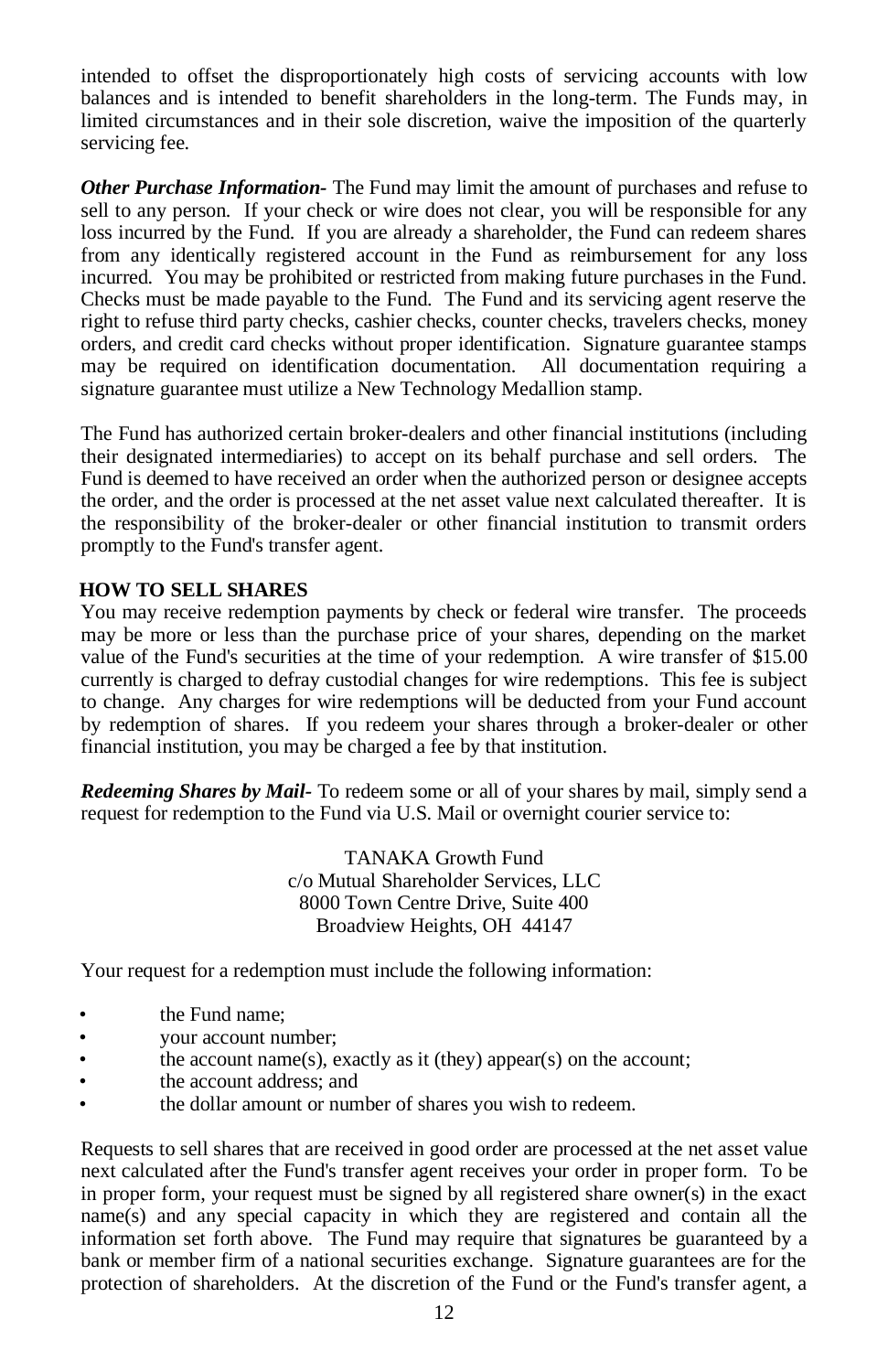shareholder, prior to redemption, may be required to furnish additional legal documents to insure proper authorization.

*Redeeming Shares by Telephone***-** You may redeem any part of your account in the Fund by calling the Fund's transfer agent at 877-4-TANAKA. You must first complete the Optional Telephone Redemption and Exchange section of the investment application to institute this option. The Fund, the transfer agent and the custodian are not liable for following redemption or exchange instructions communicated by telephone that they reasonably believe to be genuine. However, if they do not employ reasonable procedures to confirm that telephone instructions are genuine, they may be liable for any losses due to unauthorized or fraudulent instructions. Procedures employed may include recording telephone instructions and requiring a form of personal identification from the caller.

The Fund or the transfer agent may terminate the telephone redemption procedures at any time. During periods of extreme market activity, it is possible that shareholders may encounter some difficulty in telephoning the Fund, although neither the Fund nor the transfer agent has ever experienced difficulties in receiving and in a timely fashion responding to telephone requests for redemptions or exchanges. If you are unable to reach the Fund by telephone, you may request a redemption or exchange by mail.

*Redeeming Shares by Wire Transfer-* If you have elected wire redemption privileges, the Fund will, upon request, transmit the proceeds of any redemption greater than \$10,000 by federal funds wire to a bank account designated on your Account Application. Any charge for wire redemptions will be deducted from your Fund account by redemption of shares. If you wish to request bank wire redemptions by telephone, you must also elect telephone redemption privileges. All of the restrictions on telephone redemptions also apply to wire transfer redemptions, along with the disclaimers of liability by the Fund and transfer agent for acting on instructions they believe in good faith to be genuine.

*Additional Redemption Information-* If you are not certain of the requirements for a redemption, please call the Fund's transfer agent at 877-4-TANAKA. Redemptions specifying a certain date or share price cannot be accepted and will be returned. You will be mailed the proceeds on or before the fifth business day following the redemption. You may be assessed a fee if the Fund incurs bank charges because you request that the Fund re-issue a redemption check. However, payment for redemption made against shares purchased by check will be made only after the check has been collected, which normally may take up to fifteen calendar days. Also, when the New York Stock Exchange is closed (or when trading is restricted) for any reason other than its customary weekend or holiday closing, or under any emergency circumstances (as determined by the Securities and Exchange Commission) the Fund may suspend redemptions or postpone payment dates.

Because the Fund incurs certain fixed costs in maintaining shareholder accounts, the Fund may require you to redeem all of your shares in the Fund on 30 days' written notice if the value of your shares in the Fund is less than \$2,000 due to redemption, or such other minimum amount as the Fund may determine from time to time. You may increase the value of your shares in the Fund to the minimum amount within the 30 day period. All shares of the Fund are also subject to involuntary redemption if the Board of Directors determines to liquidate the Fund. An involuntary redemption will create a capital gain or a capital loss, which may have tax consequences about which you should consult your tax Advisor.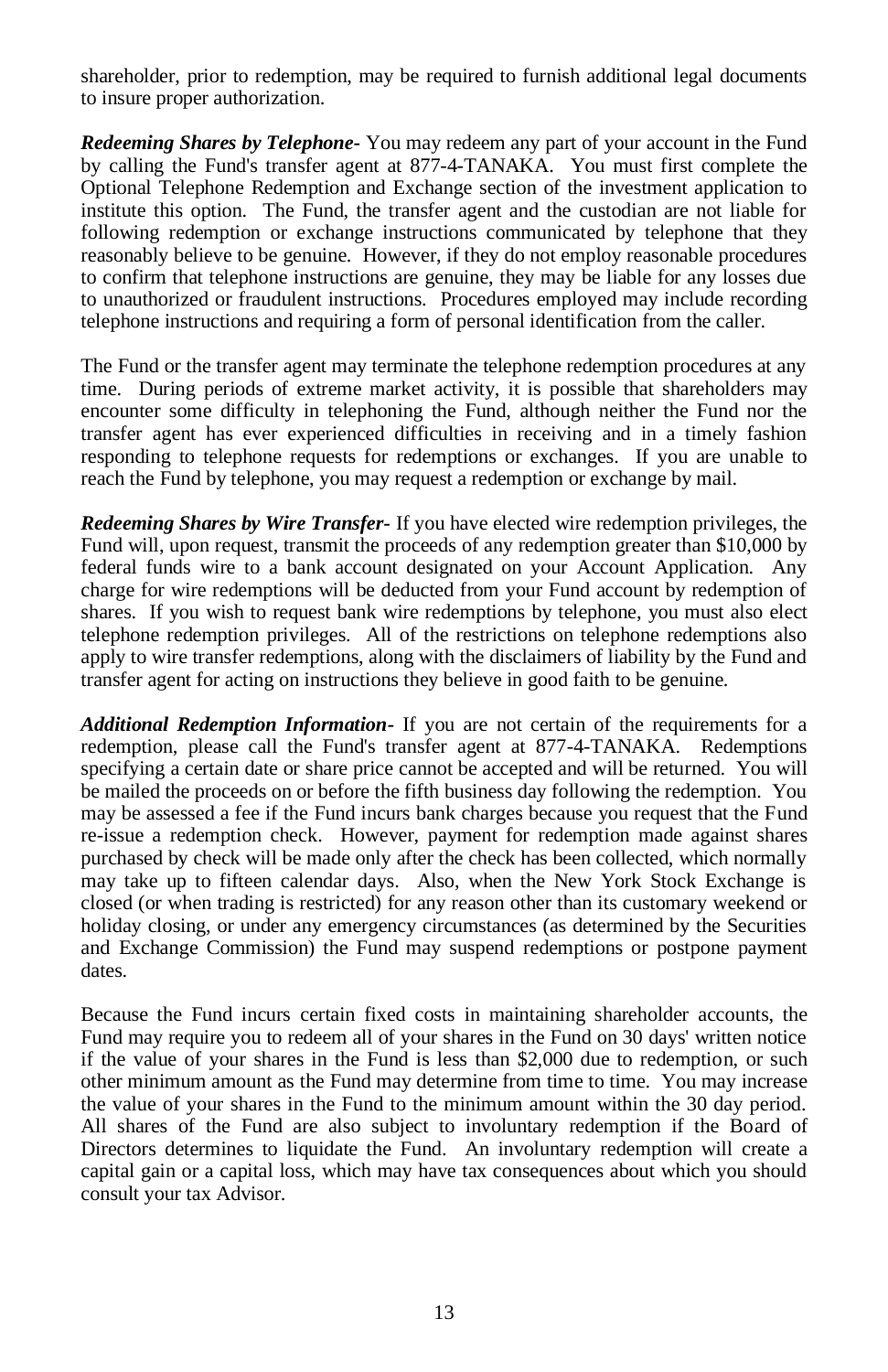## **Section 5 | General Information**

This section summarizes the Funds' distribution policies and other general Fund information

# **DIVIDENDS, DISTRIBUTIONS AND TAXES**

The Fund typically distributes substantially all of its net investment income in the form of dividends and taxable capital gains to its shareholders. These distributions are automatically reinvested in additional shares of the Fund unless you request cash distributions on your application or through a written request. The Fund expects that its distributions will consist primarily of capital gains.

*Taxes-* In general, selling shares of the Fund and receiving distributions (whether reinvested or taken in cash) are taxable events. Depending on the purchase price and the sale price, you may have a gain or a loss on any shares sold. Any tax liabilities generated by your transactions or by receiving distributions are your responsibility. Because distributions of long-term capital gains are subject to capital gains taxes, regardless of how long you have owned your shares, you may want to avoid making a substantial investment when the Fund is about to make a taxable distribution.

Early each year, the Fund will mail to you a statement setting forth the federal income tax information for all distributions made during the previous year. If you do not provide your taxpayer identification number, your account will be subject to backup withholding.

The tax considerations described in this section do not apply to tax-deferred accounts or other non-taxable entities. Because each investor's tax circumstances are unique, please consult with your tax Advisor about your investment.

## **NET ASSET VALUE**

The price you pay for your shares is based on the Fund's net asset value per share ("NAV"). The NAV is calculated at the close of trading (normally 4:00 p.m. Eastern time) on each day the New York Stock Exchange is open for business (the Stock Exchange is closed on weekends, most Federal holidays and Good Friday). The NAV is calculated by dividing the value of the Fund's total assets (including interest and dividends accrued but not yet received) minus liabilities (including accrued expenses) by the total number of shares outstanding.

#### **FAIR VALUE PRICING**

The Board of Directors has delegated to the Advisor responsibility for determining the value of Fund portfolio securities under certain circumstances. Under such circumstances, the Advisor will use its best efforts to arrive at the fair value of a security held by the Fund under all reasonably ascertainable facts and circumstances. The Advisor must prepare a report for the Board not less than quarterly containing a complete listing of any securities for which fair value pricing was employed and detailing the specific reasons for such fair value pricing. The Funds have adopted written policies and procedures to guide the Advisor with respect to the circumstances under which, and the methods to be used, in fair valuing securities.

The Fund invests the majority of its assets in frequently traded exchange listed securities of domestic issuers with relatively liquid markets and calculates its NAV as of the time those exchanges close. However, the fund may invest in securities on foreign exchanges or in illiquid or restricted securities. Accordingly, there may be circumstances under which the Fund would hold a security that would need to be fair value priced. Examples of when it would be likely that the Fund security would require fair value pricing include but are not limited to: if the exchange on which a portfolio security traded were to close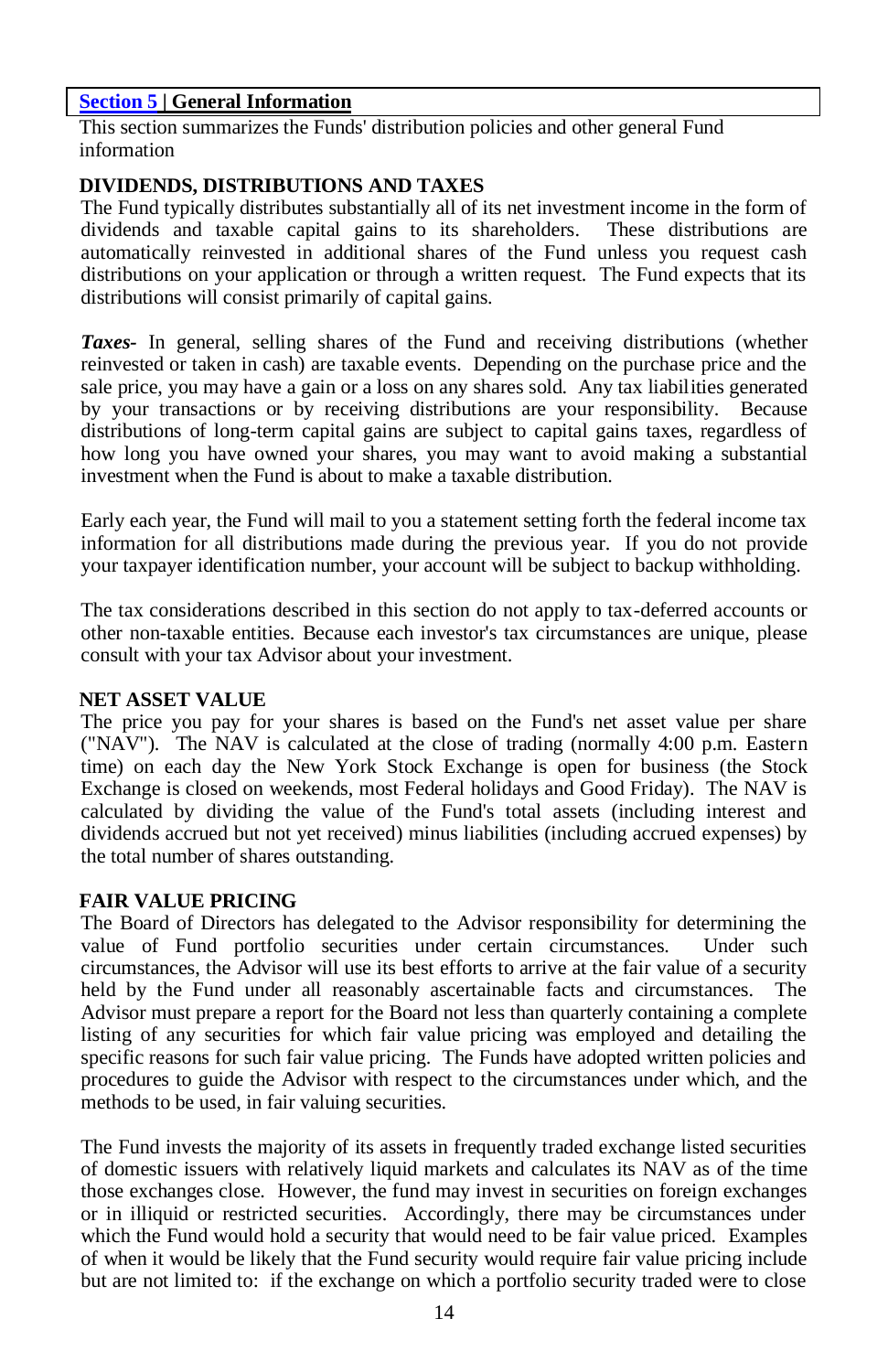early; if trading in a particular security were to be halted on an exchange and did not resume trading prior to calculation of NAV; if a significant event that materially affected the value of a security were to occur after the securities' exchange had closed but before the Fund's NAV had been calculated; and if a security that had a significant exposure to foreign operations was subject to a material event or occurrence in a foreign jurisdiction in which the company had significant operations.

When a security is fair value priced, it means that the Advisor is calculating the value of that security on a day and under circumstances where reliable pricing information from normal sources is not available. Accordingly, there is always the possibility that the Advisor's calculations concerning security value could be wrong, and as a result, the Fund's NAV on that day could be higher or lower, depending on how the security was valued, than would otherwise be the case.

Requests to purchase and sell shares are processed at the NAV next calculated after we receive your order in proper form.

# **FREQUENT TRADING**

Frequent purchases and sales of Fund shares (popularly known as "market timing") can harm shareholders in various ways, including reducing the returns to long-term shareholders by increasing costs to a Fund (such as brokerage commissions), disrupting portfolio management strategies, and diluting the value of the shares of long-term shareholders in cases in which fluctuations in markets are not fully priced into the Fund's NAV. The Board of Directors is firmly opposed to allowing shareholders of any Fund to engage in these types of practices. Accordingly, the Board of Directors, on behalf of the Fund, has adopted policies and procedures designed to discourage excessive or short-term trading of Fund shares. You should be aware that there is the risk that the Fund's policies and procedures will prove ineffective in whole or in part to detect or prevent frequent trading. The Fund may alter its policies at any time without prior notice to shareholders.

Although shareholders who engage in market timing activities can harm the Fund, the Board has noted an important distinction between market timers, who the Board seeks to discourage from using the Fund, and other shareholders. Shareholders who purchase Fund shares and then, for whatever reason, must redeem them are not market timers. Market timers are shareholders who repeatedly purchase and redeem shares in one or more Funds in an attempt to gain short term advantages from their trading activity. These types of shareholders are disruptive to the Fund, and it is these types of shareholders that the Fund seeks to discourage from purchasing Fund shares.

In order to discourage frequent purchasing and redemption of Fund shares, the Board has implemented a 2% redemption fee on most shareholder redemptions of purchases held for less than five (5) days. The only exceptions to this policy are:

- for redemptions of less than \$2,500.
- for IRA accounts, qualified retirement plan participants and charitable trusts.

This early redemption fee applies uniformly to all accounts, whether the account is established directly or through a broker dealer. There are no exceptions to this policy other than as noted above. All amounts collected pursuant to the redemption fee shall accrue to the Fund from which the shares were redeemed. The Fund's transfer agent, Mutual Shareholders Services, LLC, is responsible for implementing, monitoring and imposing the redemption fee as required.

Additionally, the Fund may take action even if shares are held longer than 5 days, if the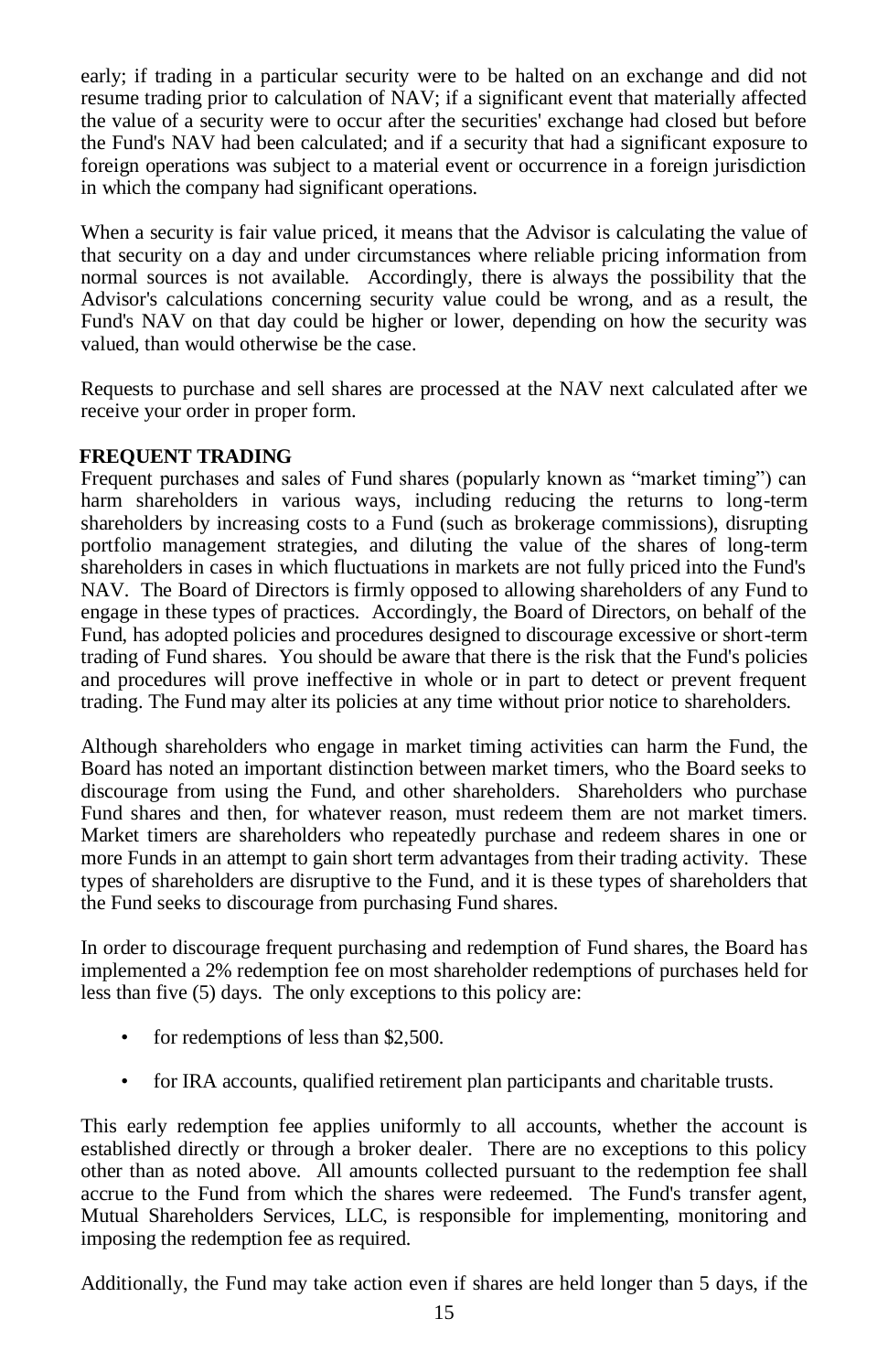trading is deemed by the Advisor to be disruptive for other reasons, such as an unusually large trade size. As stated in the section of the prospectus above discussing purchases of shares, the Fund reserves the right, but does not have the obligation, to reject any purchase or exchange transaction at any time. In addition, the Advisor has been granted the authority to impose restrictions in addition to those that are otherwise stated in this prospectus on purchases or exchanges under conditions where the Advisor has identified a trading pattern by a shareholder that is particularly disruptive, excessive, or extremely short-term in duration.

The Board prohibits the Fund, the Advisor and any person associated with either, from entering into any arrangement with any person to permit frequent purchases and redemption of Fund shares. The Fund's Chief Compliance Officer is responsible for monitoring the Fund's policies and procedures to discourage frequent purchases and redemptions and prepares periodic reports to the Board concerning the implementation and effectiveness of those policies and procedures.

The Advisor is authorized to suspend the Fund's policies during periods of severe market turbulence or national emergency only. There is no assurance that the Advisor will exercise this authority or that by exercising this authority the Fund will be protected from the risks associated with frequent trading. The actions of the Advisor are periodically reviewed with the Board of Directors.

## **COST BASIS**

For those securities defined as "covered" under current IRS cost basis tax reporting regulations, the Fund is responsible for maintaining accurate cost basis and tax lot information for tax reporting purposes. The Fund is not responsible for the reliability or accuracy of the information for those securities that are not "covered." The Fund and its service providers do not provide tax advice. You should consult independent sources, which may include a tax professional, with respect to any decisions you may make with respect to choosing a tax lot identification method.

As of January 1, 2012, federal law requires that mutual fund companies report their shareholders' cost basis, gain/loss, and holding period to the IRS on the fund's shareholders' Consolidated Form 1099s when "covered" securities are sold. Covered securities are any regulated investment company and/or dividend reinvestment plan shares acquired on or after January 1, 2012. The Fund has chosen the average cost method as its standing (default) cost basis method for all shareholders. Under this method, the Fund will average the cost of all shares held by a shareholder for tax reporting purposes. Each shareholder has the option to elect a different cost basis method by notifying the Fund in writing. A tax lot identification method is the way the Fund will determine which specific shares are deemed to be sold when there are multiple purchases on different dates at differing net asset values, and the entire position is not sold at one time. The Fund's standing tax lot identification method is the method covered shares will be reported on your Consolidated Form 1099 if you do not select a specific tax lot identification method. You may choose a method different than the Fund's standing method and will be able to do so at the time of your purchase or upon the sale of covered shares. Please refer to the appropriate Internal Revenue Service regulations or consult your tax advisor with regard to your personal circumstances.

# **DISTRIBUTION AND SERVICE PLANS**

The Fund has adopted a plan under Rule 12b-1 that allows Class R Shares of the Fund to pay distribution and other fees for the sale and distribution of its shares and allows the class to pay for services provided to shareholders. Class R shares are permitted to pay maximum annual 12b-1 fees of 0.25%. Because these fees are paid out of the Fund's assets on an on-going basis, over time these fees will increase the cost of your investment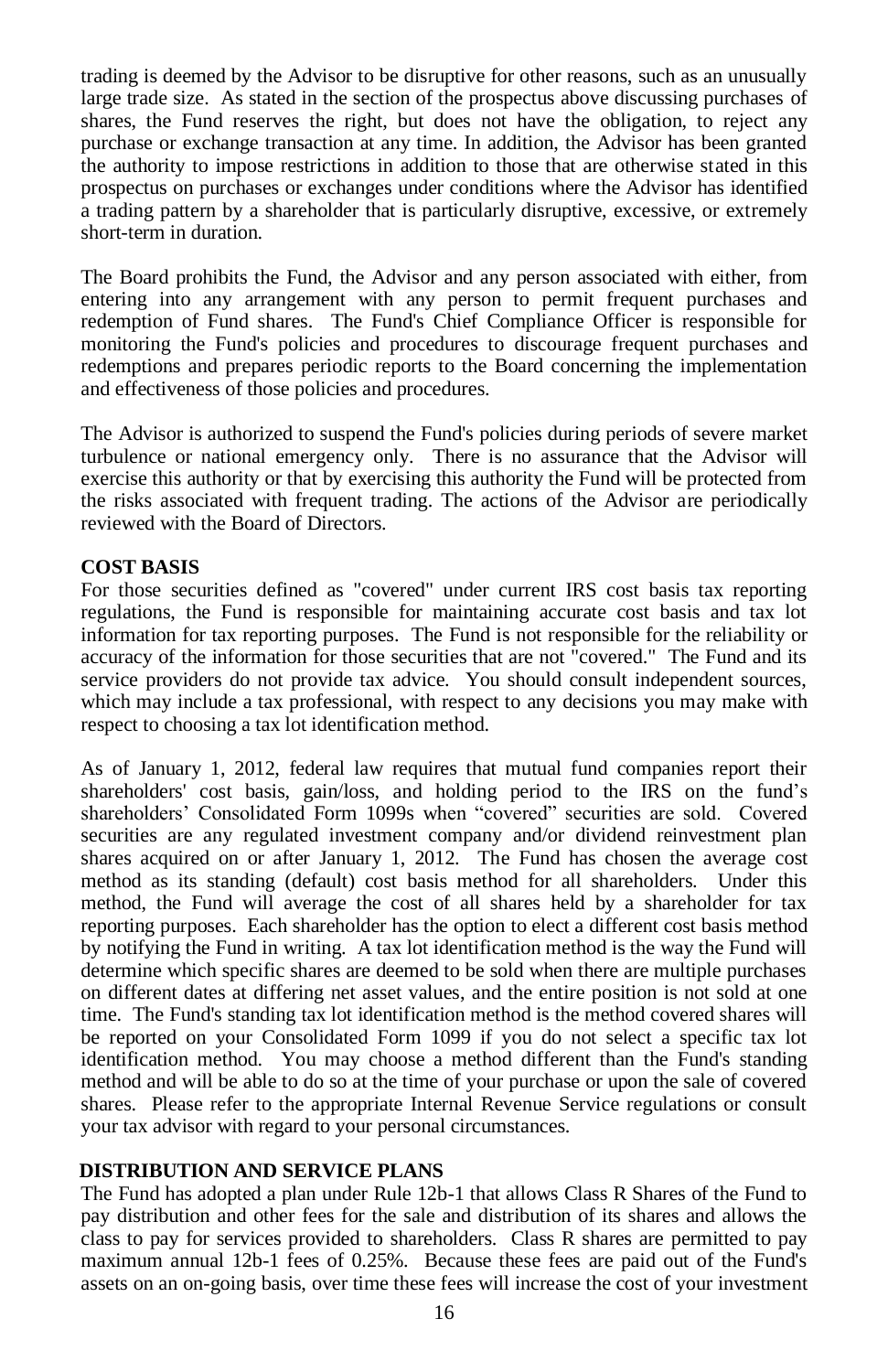and may cost you more than paying other types of sales charges.

# **GENERAL INFORMATION**

The Fund will not issue stock certificates evidencing shares. Instead, your account will be credited with the number of shares purchased, relieving you of responsibility for safekeeping of certificates and the need to deliver them upon redemption. Written confirmations are issued for all purchases of shares.

In reports, other communications to investors, or advertising material, the Fund may describe general economic and market conditions affecting the Fund and may compare its performance with other mutual funds as listed in the rankings prepared by Lipper Analytical Services, Inc. or similar nationally recognized rating services and financial publications that monitor mutual fund performance. The Fund may also, from time to time, compare its performance to one or more appropriate indices.

According to the law of Maryland under which the Fund is organized, and the Fund's Articles of Incorporation and by-laws, the Fund is not required to hold an annual meeting of shareholders unless required to do so under the Investment Company Act of 1940. Accordingly, the Fund will not hold annual shareholder meetings unless required to do so under the Act. Shareholders do have the right to call a meeting of shareholders for the purpose of voting to remove directors. The Fund will render assistance to shareholders in connection with their efforts to arrange a shareholder meeting as required under Section 16(c) of the Investment Company Act of 1940, as amended.

The Board of Directors of the Fund has approved a Code of Ethics (the "Code") for the Fund and Advisor. The Fund's Principal Underwriter has also adopted a Code of Ethics which governs its activities as an Underwriter. These Codes govern the personal activities of persons who may have knowledge of the investment activities of the Fund, requires that they file regular reports concerning their personal securities transactions, and prohibits activities that might result in harm to the Fund. The Board is responsible for overseeing the implementation of the Codes. The Fund has filed copies of each Code with the Securities and Exchange Commission. Copies of the Codes of Ethics may be reviewed and copied at the SEC's Public Reference Room in Washington, DC. The Codes are also available on the SEC's EDGAR database at the SEC's web site (www.sec.gov). Copies of this information can be obtained, after paying a duplicating fee, by electronic request (publicinfo@sec.gov), or by writing the SEC's Public Reference Section, Washington, DC 20549-0102.

# **PRIVACY POLICY**

The following is a description of the Fund's policies regarding disclosure of nonpublic personal information that you provide to the Fund or that the Fund collects from other sources. In the event that you hold shares of the Fund through a broker-dealer or other financial intermediary, the privacy policy of your financial intermediary would govern how your nonpublic personal information would be shared with nonaffiliated third parties.

*Categories of Information the Fund Collects* - The Fund collects the following nonpublic personal information about you:

- Information the Fund receives from you on or in applications or other forms, correspondence, or conversations (such as your name, address, phone number, social security number, assets, income and date of birth); and
- Information about your transactions with the Fund, its affiliates, or others (such as your account number and balance, payment history, parties to transactions, cost basis information, and other financial information).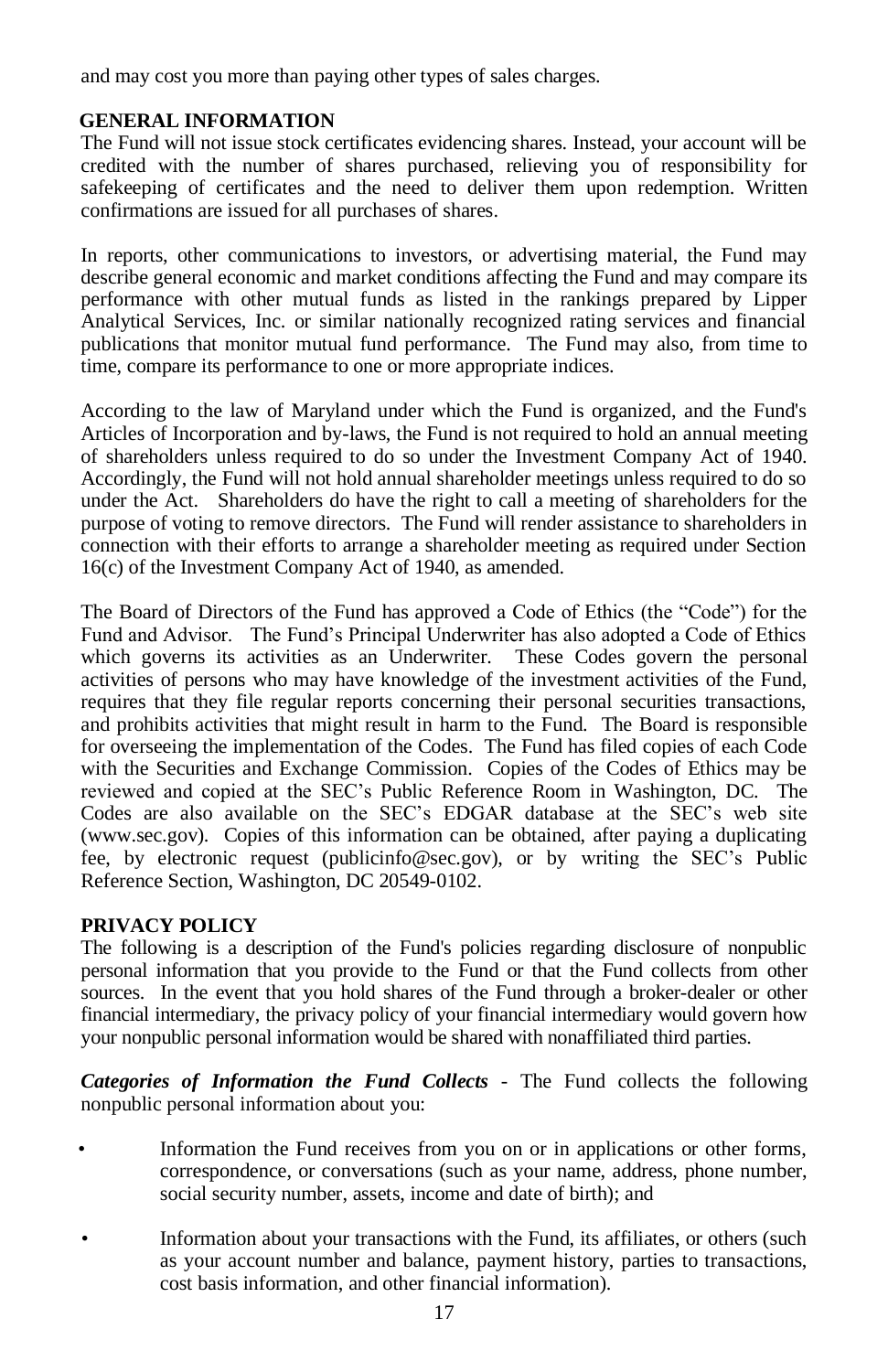*Categories of Information the Fund Discloses* **-** The Fund does not disclose any nonpublic personal information about its current or former shareholders to unaffiliated third parties, except as required or permitted by law. The Fund is permitted by law to disclose all of the information it collects, as described above, to its service providers (such as the Fund's custodian, administrator and transfer agent) to process your transactions and otherwise provide services to you.

*Confidentiality and Security* **-** The Fund restricts access to your nonpublic personal information to those persons who require such information to provide products or services to you. The Fund maintains physical, electronic, and procedural safeguards that comply with federal standards to guard your nonpublic personal information.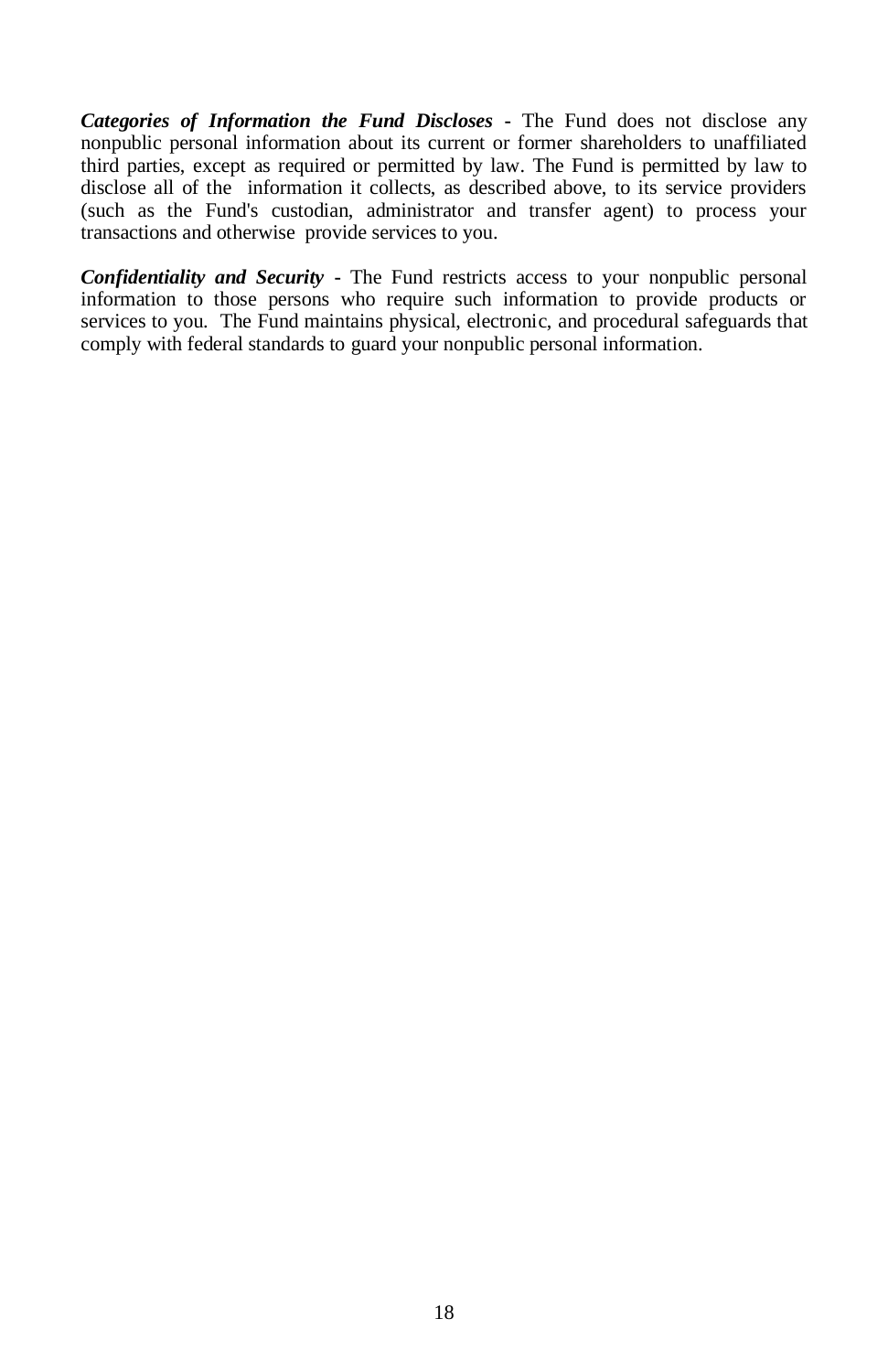#### **Section 6 | Financial Highlights**

This section provides the Fund's financial performance for the past five years.

The financial highlights table is intended to help you understand the Fund's financial performance for the past 5 years. Certain information reflects financial results for a single Fund share. The total returns in the table represent the rate that an investor would have earned (or lost) on an investment in the Fund (assuming reinvestment of all dividends and distributions). This information has been audited by Cohen & Company, Ltd., whose report, along with the Fund's financial statements, are included in the Fund's Annual Report, dated November 30, 2021, which is available upon request. The Fund's former independent registered public accounting firm, Sanville & Company, audited the Fund's financial statements for the years ended November 30, 2020, and prior.

|                                                                                                         | <b>Years Ended</b> |             |                                             |             |             |
|---------------------------------------------------------------------------------------------------------|--------------------|-------------|---------------------------------------------|-------------|-------------|
|                                                                                                         | 11/30/2021         |             | 11/30/2020 11/30/2019 11/30/2018 11/30/2017 |             |             |
| Net Asset Value, at Beginning of Year                                                                   | 24.71<br>\$.       | \$<br>19.94 | \$<br>19.52                                 | 22.58<br>\$ | 20.46<br>\$ |
| Income From Investment Operations:<br>Net Investment Loss <sup>*</sup><br>Net Gain (Loss) on Securities | (0.64)             | (0.29)      | (0.27)                                      | (0.33)      | (0.35)      |
| (Realized and Unrealized)                                                                               | 16.02              | 5.06        | 0.69                                        | (2.73)      | 2.47        |
| <b>Total from Investment Operations</b>                                                                 | 15.38              | 4.77        | 0.42                                        | (3.06)      | 2.12        |
| Redemption Fees ***                                                                                     | -†                 |             | -†                                          |             |             |
| Net Asset Value, at End of Year                                                                         | 40.09              | \$<br>24.71 | \$<br>19.94                                 | \$19.52     | \$22.58     |
| Total Return **                                                                                         | 62.24%             | 23.92%      | 2.15%                                       | $(13.55)\%$ | 10.36%      |
| Ratios/Supplemental Data:<br>Net Assets at End of Year (Thousands)                                      | 22,638<br>S.       | \$11,082    | \$9,966                                     | \$10,787    | \$14,402    |
| <b>Before Waivers or Recoupments</b>                                                                    |                    |             |                                             |             |             |
| Ratio of Expenses to Average Net Assets<br>Ratio of Net Investment Loss to                              | 1.98%              | 2.70%       | 2.66%                                       | 2.29%       | 2.29%       |
| <b>Average Net Assets</b><br>After Waivers or Recoupments                                               | $(1.37)\%$         | (1.69)%     | $(1.65)\%$                                  | (1.53)%     | (1.57)%     |
| Ratio of Expenses to Average Net Assets<br>Ratio of Net Investment Loss to                              | 2.19%              | 2.45%       | 2.45%                                       | 2.29%       | 2.29%       |
| <b>Average Net Assets</b>                                                                               | $(1.58)\%$         | (1.44)%     | (1.44)%                                     | $(1.53)$ %  | (1.57)%     |
| Portfolio Turnover                                                                                      | 37.50%             | 15.08%      | 4.94%                                       | 18.94%      | 19.21%      |

† Amount less than \$0.005 per share.

\* Per share net investment loss has been determined on the basis of average shares outstanding during the year.

\*\* Assumes reinvestment of dividends, if any.

\*\*\* The Fund will impose a 2.00% redemption fee on shares redeemed within 5 days of purchase.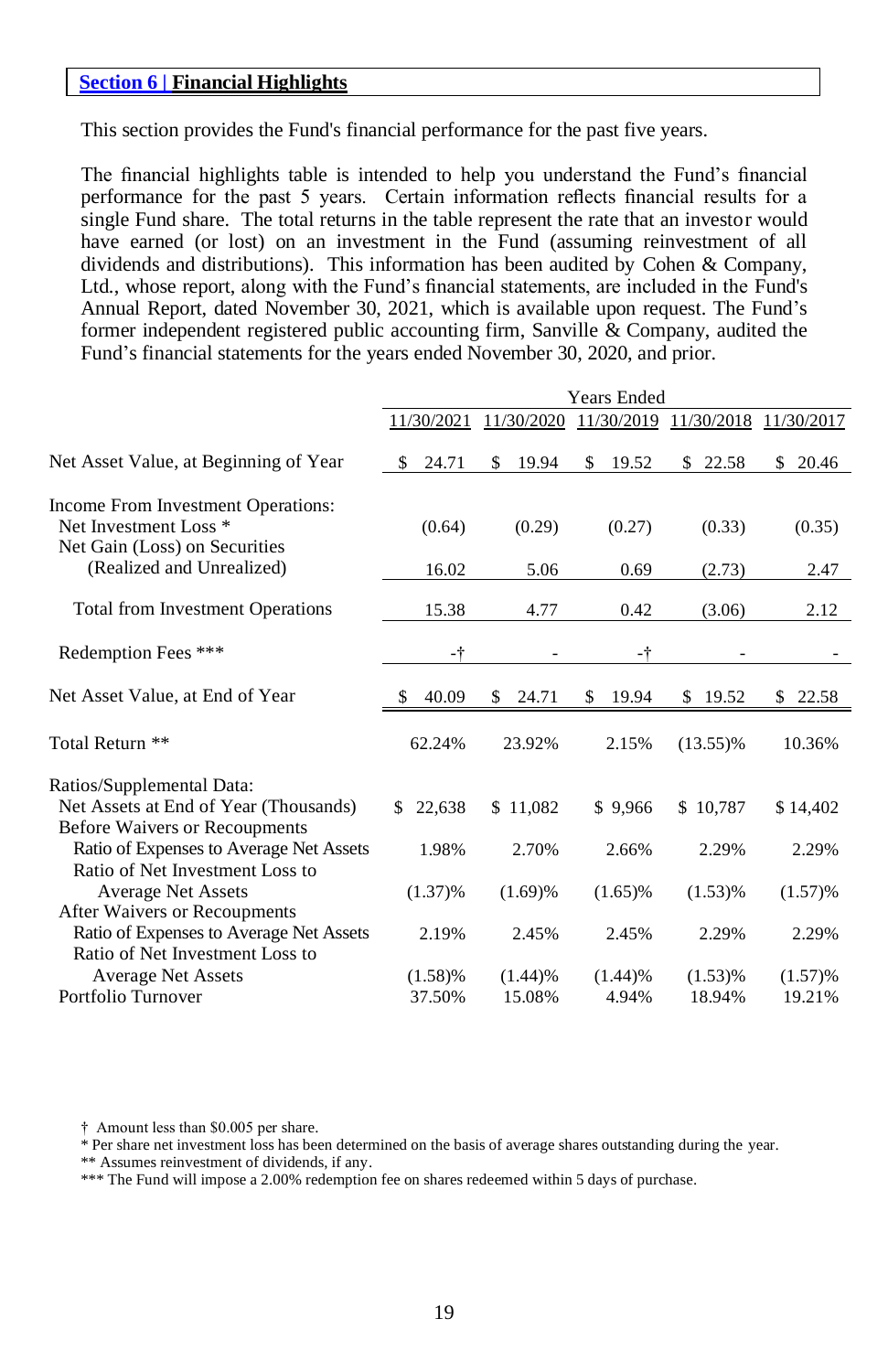## **Section 7 | For More Information**

## **This section tells you how to obtain additional information relating to the Fund.**

Several additional sources of information are available to you. The Statement of Additional Information ("SAI"), incorporated into (made legally a part of) this prospectus by reference, contains detailed information on Fund policies and operations. Annual and semi-annual reports contain management's discussion of market conditions and investment strategies that significantly affected the Fund's performance results as of the Fund's latest semi-annual or annual fiscal year end.

Call the Fund at 877-4-TANAKA to request free copies of the Fund's current SAI, dated March 31, 2022, the Fund's audited annual report, dated November 30, 2021, and semiannual report, dated May 31, 2021, or to request other information about the Fund and to make shareholder inquiries.

You may review and copy information about the Fund (including the SAI and other reports) at the Securities and Exchange Commission ("SEC") Public Reference Room in Washington, D.C. Call the SEC at 1-202-551-8090 for room hours and operation. You may also obtain reports and other information about the Fund on the EDGAR Database on the SEC's Internet site at http.//www.sec.gov, and copies of this information may be obtained, after paying a duplicating fee, by electronic request at the following e-mail address: publicinfo@sec.gov, or by writing the SEC's Public Reference Section, Washington, D.C. 20549-0102.

Investment Company Act #811-08683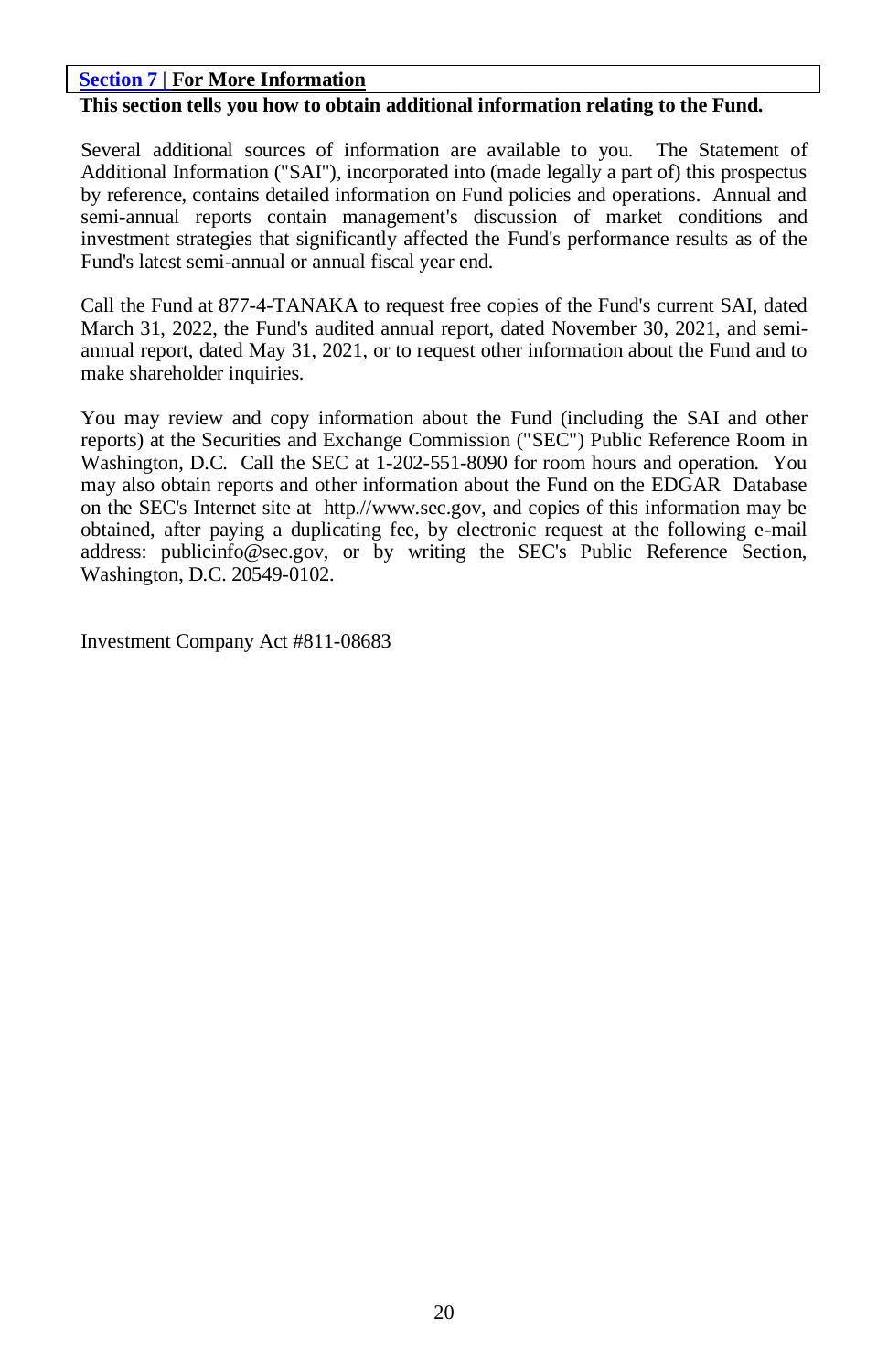This Page Was Left Blank Intentionally